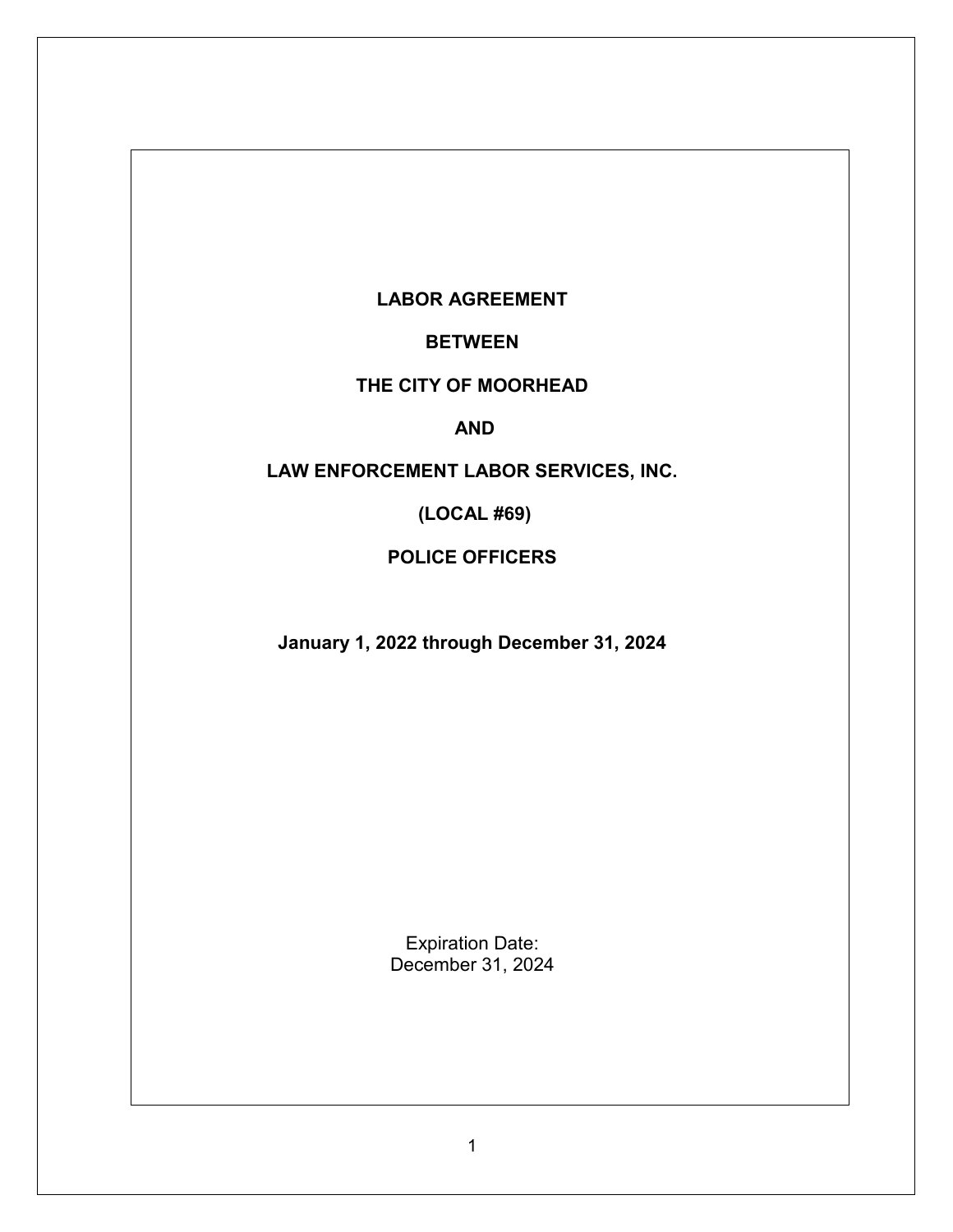# **Table of Contents**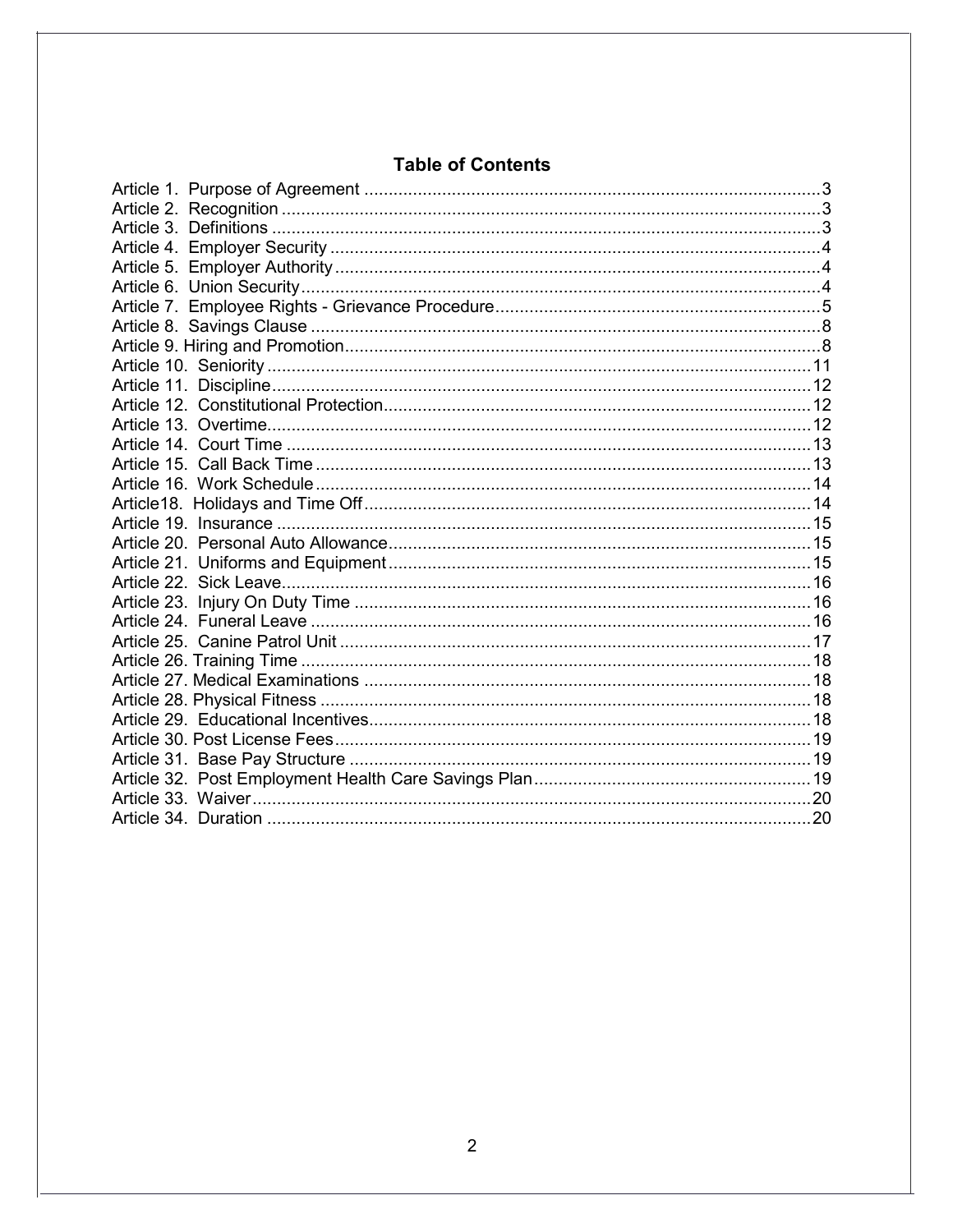# LABOR AGREEMENT

## BETWEEN

# THE CITY OF MOORHEAD

## AND

## LAW ENFORCEMENT LABOR SERVICES, INC.

## POLICE OFFICERS

#### <span id="page-2-0"></span>Article 1. Purpose of Agreement

THIS AGREEMENT is entered into between the City of Moorhead, hereinafter called the Employer, and Law Enforcement Labor Services, Inc., hereinafter called the Union. It is the intent and purpose of this Agreement to:

- 1.1 Establish procedures for the resolution of disputes concerning this Agreement's interpretation and/or application; and
- 1.2 Place in written form the parties' agreement upon terms and conditions of employment for the duration of this Agreement.

<span id="page-2-1"></span>Article 2. Recognition

2.1 The Employer recognizes the Union as the exclusive representative under the Minnesota Public Employment Labor Relations Act of 1971 and amendments thereto, inclusive, for all police personnel in the following job classifications:

### Police Officer

2.2 In the event the Employer and the Union are unable to agree as to the inclusion or exclusion of a new or modified job class, the issue shall be submitted to the Bureau of Mediation Services for determination.

<span id="page-2-2"></span>Article 3. Definitions

- 3.1 UNION: Law Enforcement Labor Services, Inc.
- 3.2 UNION MEMBER: A member of Law Enforcement Labor Services, Inc.
- 3.3 EMPLOYEE: A member of the exclusively recognized bargaining unit.
- 3.4 DEPARTMENT: The City of Moorhead Police Department.
- 3.5 EMPLOYER: The City of Moorhead.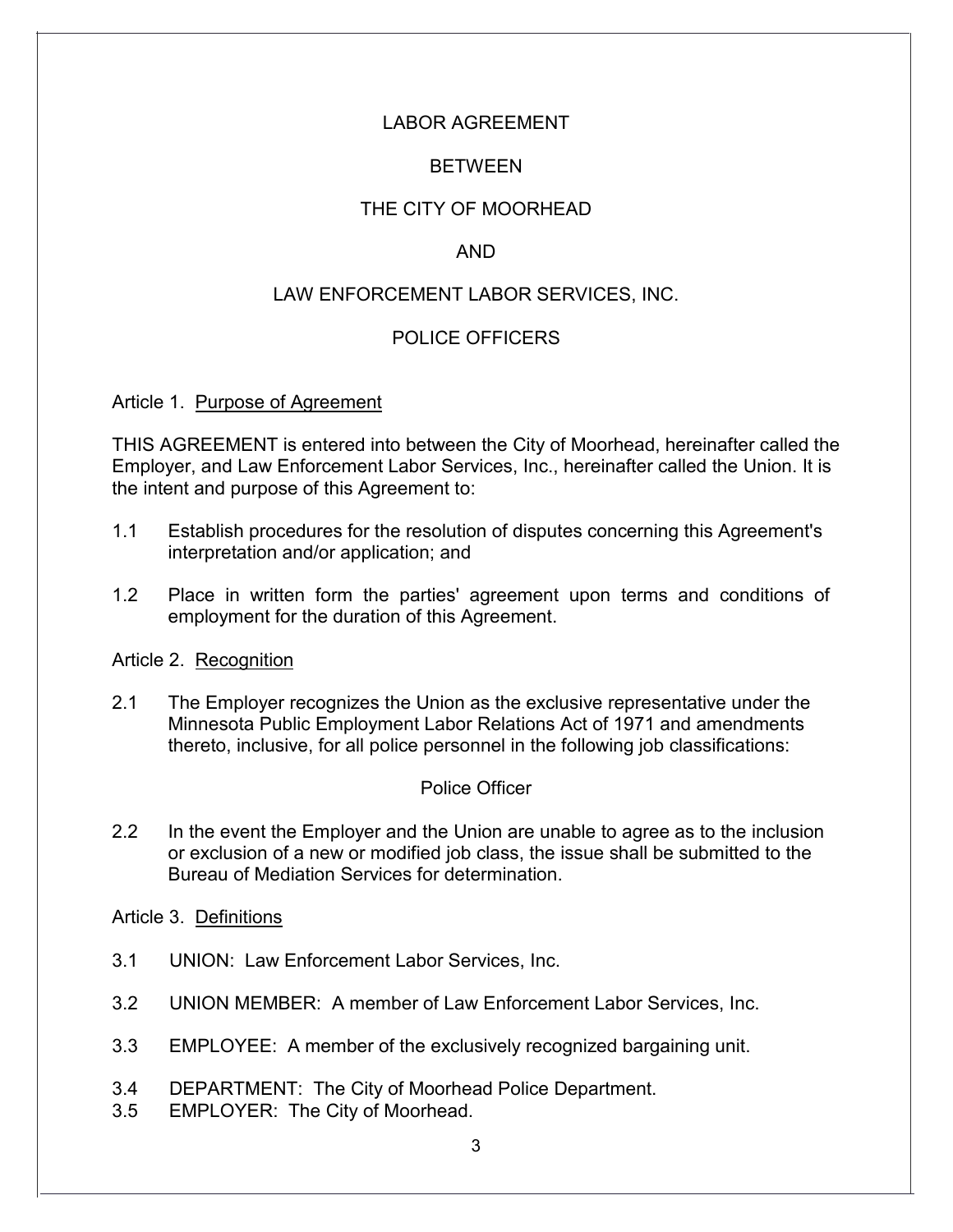- 3.6 CHIEF: The Chief of the City of Moorhead Police Department.
- 3.7 UNION OFFICER: Officer elected or appointed by Law Enforcement Labor Services, Inc.
- 3.8 OVERTIME: Work performed at the express authorization of the Employer in excess of the Employee's scheduled shift.
- 3.9 DUTY ASSIGNMENTS: Duty assignments will be defined as the type or nature of work assigned to an officer by the Chief or the Administrative Staff.

#### <span id="page-3-0"></span>Article 4. Employer Security

4.1 The Union agrees that during the life of the Agreement it will not cause, encourage, participate in or support any strike, slow-down or other interruption of or interference with the normal functions of the Employer.

#### <span id="page-3-1"></span>Article 5. Employer Authority

- 5.1 The Employer retains the full and unrestricted right to operate and manage all manpower, facilities and equipment; to establish functions and programs; to set and amend budgets; to determine the utilization of technology; to establish and modify the organizational structure; to select, direct and determine the number of personnel; to establish work schedules and to perform any inherent managerial function not specifically limited by this Agreement.
- 5.2 Any term and condition of employment not specifically established or modified by this Agreement shall remain solely within the discretion of the Employer to modify, establish or eliminate.

#### <span id="page-3-2"></span>Article 6. Union Security

- 6.1 The Employer shall deduct from the wages of Employees who authorize such a deduction in writing an amount necessary to cover monthly Union dues. Such monies shall be remitted as directed by the Union.
- 6.2 The Union may designate Employees from the Bargaining Unit to act as Stewards and shall inform the Employer in writing of such choices and changes in the position of Stewards.
- 6.3 The Employer shall make space available on the employee bulletin board for the posting of Union notice(s) and announcement(s).
- 6.4 The Union agrees to indemnify and hold the Employer harmless against any and all claims, suits, orders, or judgments brought or issued against the Employer as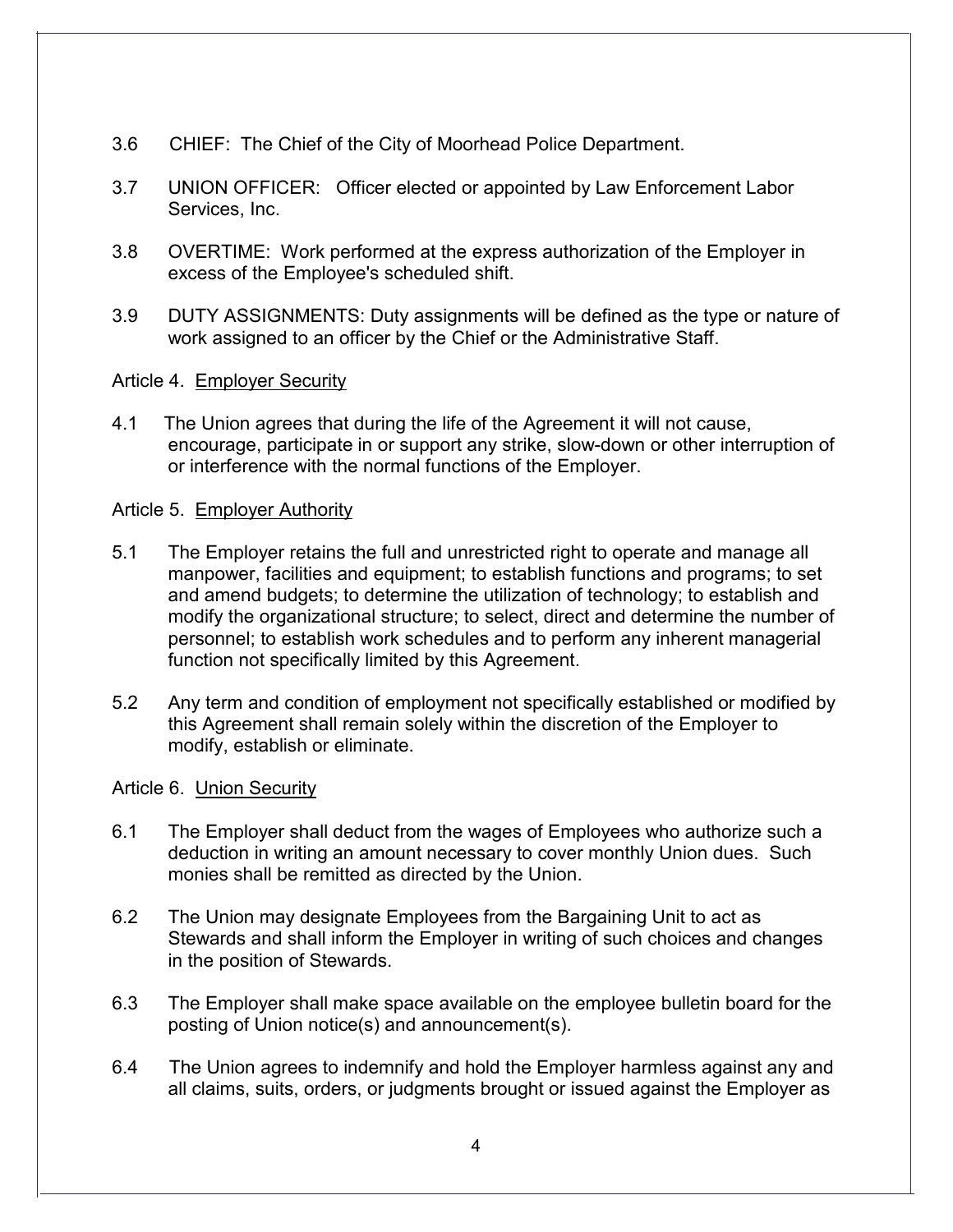a result of any action taken or not taken by the Employer under the provisions of this Article.

### <span id="page-4-0"></span>Article 7. Employee Rights - Grievance Procedure

### 7.1 Definition of a Grievance

A grievance is defined as a dispute or disagreement as to the interpretation or application of the specific terms and conditions of this Agreement.

### 7.2 Union Representative

The Employer will recognize Representatives designated by the Union as the Grievance Representatives of the Bargaining Unit having the duties and responsibilities established by this Article. The Union shall notify the Employer in writing of the names of such Union Representatives and of their successors when so designated as provided by Article 6.2 of this Agreement.

#### 7.3 Processing of a Grievance

It is recognized and accepted by the Union and the Employer that the processing of grievances as hereinafter provided is limited by the job duties and responsibilities of the Employees and shall therefore be accomplished during normal working hours only when consistent with such employee duties and responsibilities. The aggrieved Employee and a Union Representative shall be allowed a reasonable amount of time without loss of pay when a grievance is investigated and presented to the Employer during normal working hours provided that the Employee and the Union Representative have notified and received the approval of the designated supervisor who has determined that such absence is reasonable and would not be detrimental to the work programs of the Employer.

#### **Procedure**

Grievances, as defined by Section 7.1, shall be resolved solely in conformance with the following procedures:

Step 1. An Employee claiming a violation concerning the interpretation or application of this Agreement shall, within twenty-one (21) calendar days after such alleged violation has occurred, present such grievance to the Employee's supervisor as designated by the Employer. The Employer designated representative will discuss and give an answer to such Step 1 grievance within ten (10) calendar days after receipt. A grievance not resolved in Step 1 and appealed to Step 2 shall be placed in writing setting forth the nature of the grievance, the facts on which it is based, the provision or provisions of the Agreement allegedly violated, the remedy requested, and shall be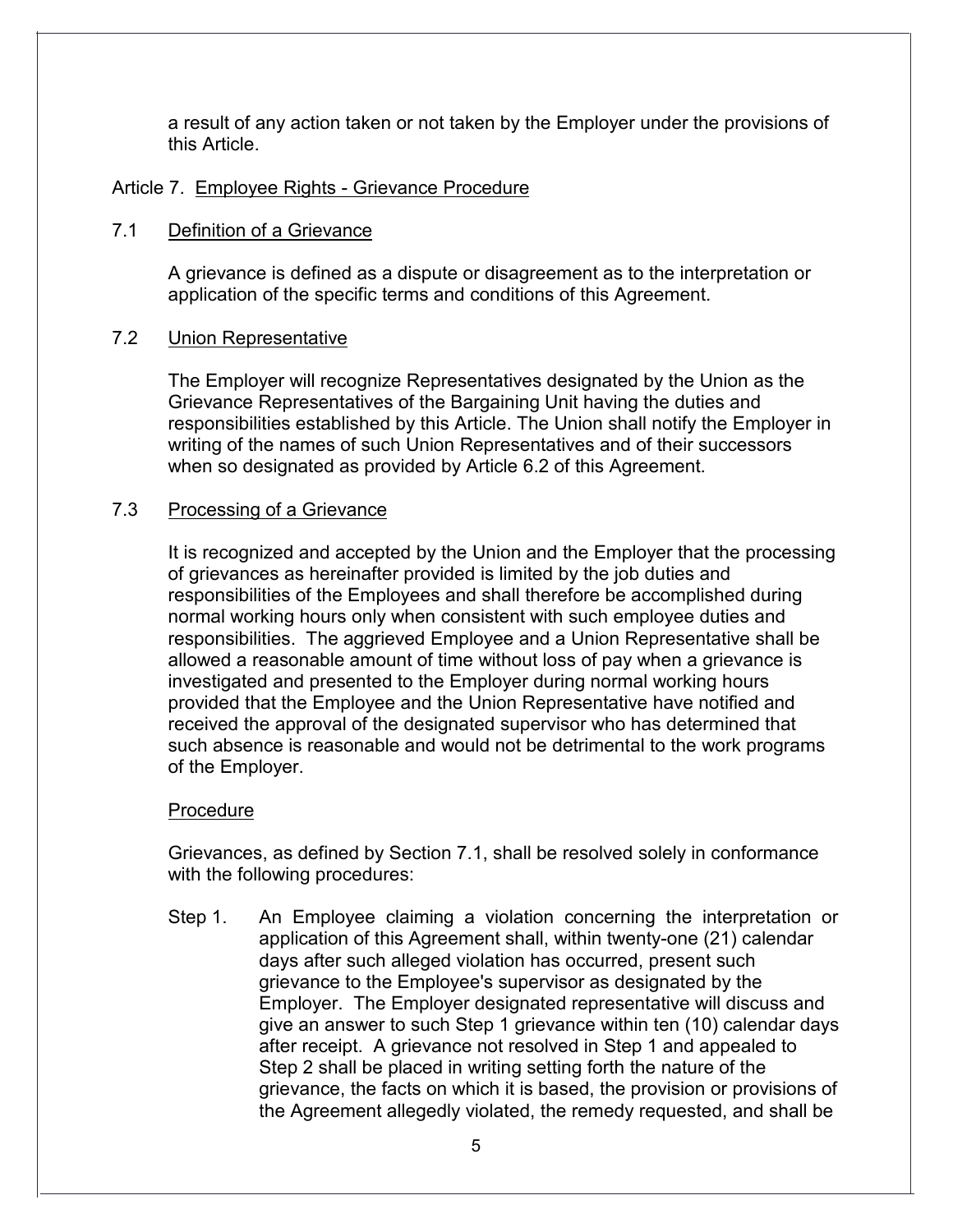appealed to Step 2 within ten (10) calendar days after the Employer designated Representative's final answer in Step 1. Any grievance not appealed in writing to Step 2 by the Union within ten (10) calendar days shall be considered waived.

- Step 2. If appealed, the written grievance shall be presented by the Union and discussed with the Employer designated Step 2 Representative – the Chief of Police or their designee. The Employer designated Representative shall give the Union the Employer's Step 2 answer in writing within ten (10) calendar days after receipt of such Step 2 grievance. A grievance not resolved in Step 2 may be appealed to Step 3 within ten (10) calendar days following the Employer designated Representative's final Step 2 answer. Any grievance not appealed in writing to Step 3 by the Union within ten (10) calendar days shall be considered waived.
- Step 3. If appealed, the written grievance shall be presented by the Union and discussed with the Employer designated Step 3 Representative – the City Manager or their designee. The Employer designated Representative shall give the Union the Employer's answer in writing within ten (10) calendar days after receipt of such Step 3

grievance. A grievance not resolved in Step 3 may be appealed to Step 4 within ten (10) calendar days following the Employer designated Representative's final answer in Step 3. Any grievance not appealed in writing to Step 4 by the Union within ten (10) calendar days shall be considered waived.

Step 4. A grievance unresolved in Step 3 and appealed to Step 4 by the Union shall be submitted to arbitration subject to the provisions of the Public Employment Labor Relations Act of 1971 and amendments thereto. The selection of an arbitrator shall be made in accordance with the "Rules Governing the Arbitration of Grievances" as established by the Bureau of Mediation Services, except that for grievances subject to Minnesota Statutes, section 626.892, the selection of an arbitrator is governed exclusively by that law.

> During the time between the appeal to Step 4 and the date set for arbitration, either party may, by mutual agreement, submit the grievance to mediation through the Bureau of Mediation Services for attempt at resolution. A submission to mediation preserves the timelines for filing Step 4.

#### 7.5 Arbitrator's Authority

A. The arbitrator shall have no right to amend, modify, nullify, ignore, add to, or subtract from the terms and conditions of this Agreement. The arbitrator shall consider and decide only the specific issue(s) submitted in writing by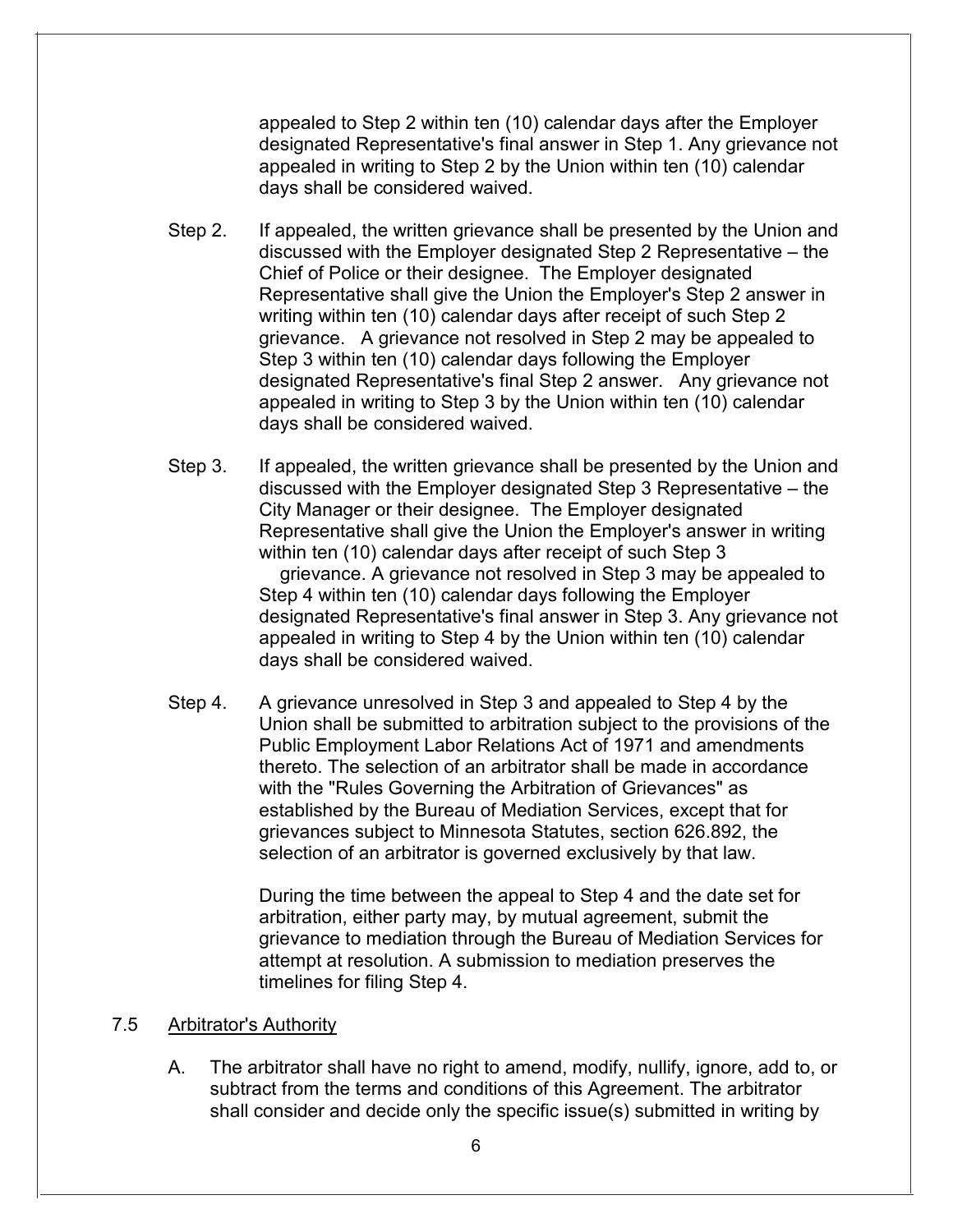the Employer and the Union, and shall have no authority to make a decision on any other issue not so submitted.

- B. The arbitrator shall be without power to make decisions contrary to, or inconsistent with, or modifying or varying in any way the application of laws, rules or regulations having the force and effect of law. The arbitrator's decision shall be submitted in writing within thirty (30) days following close of the hearing or the submission of briefs by the parties, whichever be later, unless the parties agree to an extension. The decision shall be binding on both the Employer and the Union and shall be based solely on the arbitrator's interpretation or application of the express terms of this Agreement and to the facts of the grievance presented.
- C. The fees and expenses for the arbitrator's services and proceedings shall be borne equally by the Employer and the Union, provided that each party shall be responsible for compensating its own representatives and witnesses. If either party desires a verbatim record of the proceedings, it may cause such a record to be made, providing it pays for the record. If both parties desire a verbatim record of the proceedings, the cost shall be shared equally.

### 7.6 Waiver

If a grievance is not presented within the time limits set forth above, it shall be considered "waived." If a grievance is not appealed to the next step within the specified time limit or any agreed extension thereof, it shall be considered settled on the basis of the Employer's last answer. If the Employer does not answer a grievance or an appeal thereof within the specified time limits, the Union may elect to treat the grievance as denied at that step and immediately appeal the grievance to the next step. The time limit in each step may be extended by mutual written agreement of the Employer and the Union in each step.

# 7.7 Election of Remedies

If, as a result of the written Employer response in Step 1, the grievance remains unresolved, and if the grievance involves the suspension, demotion, or discharge of an Employee who has completed the required probationary period, the grievance may be appealed either to Step 4 of Article VII, or if permitted by law, to an appeal procedure available for resolution of said suspension, demotion or discharge of an Employee who has completed the required probationary period. If appealed to an appeal procedure available for resolution of said suspension, demotion or discharge of an Employee who has competed the required probationary period, the grievance is not subject to the arbitration procedure as provided in Step 4 of Article VII. Except that with respect to statutes under the jurisdiction of the United State Equal Employment Opportunity Commission an employee pursing a statutory remedy is not precluded from also pursuing an appeal under the grievance procedure as provided in Step 4 of Article VII.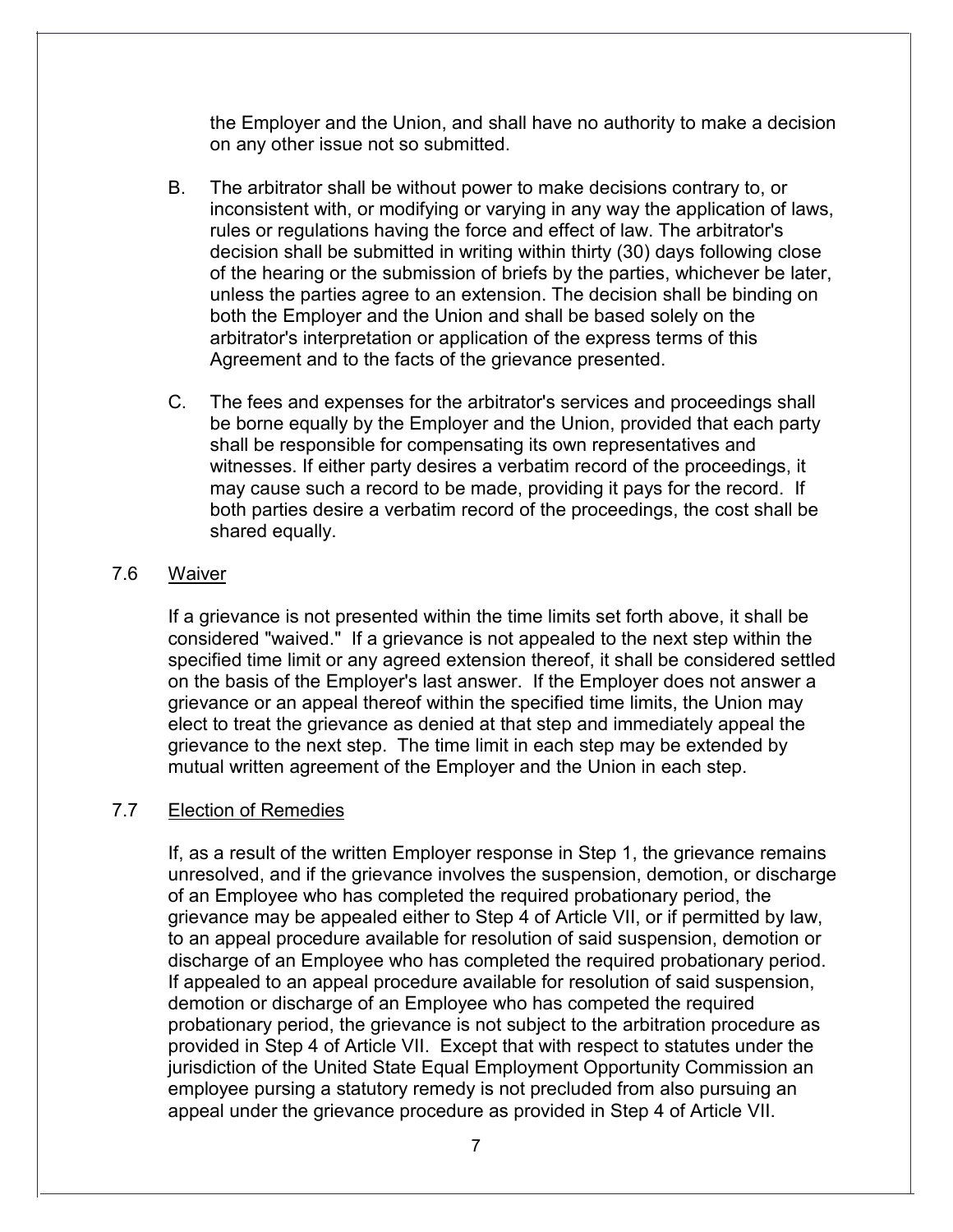The aggrieved Employee shall indicate in writing which procedure is to be utilized, Step 4 of Article VII, or if permitted by law, to an appeal procedure available for resolution of said suspension, demotion, or discharge of an employee who has completed the required probationary period, and shall sign a statement to the effect that this choice precludes the aggrieved Employee from making a subsequent appeal through Step 4 of Article VII as stated in paragraph 1 above.

## <span id="page-7-0"></span>Article 8. Savings Clause

8.1 This Agreement is subject to the laws of the United States, and the State of Minnesota. In the event any provision of this Agreement shall be held to be contrary to law by a court of competent jurisdiction from whose final judgment or decree no appeal has been taken within the time provided, such provisions shall be voided. All other provisions shall continue in full force and effect. The voided pro- visions may be renegotiated at the written request of either party. All other provisions of this Agreement shall continue in full force and effect.

### <span id="page-7-1"></span>Article 9. Hiring and Promotion

- 9.1 Eligibility Roster
	- A. After all examinations in the selection procedure for a position opening(s) have been administered, the City shall place the names of those who have passed all of the tests on an eligibility register, ranked according to their relative composite scores.
	- B. When two or more candidates for promotion have the same composite score, their names shall appear on the eligibility register according to their seniority in the department.

### 9.2 Hiring

- A. Upon completion of the testing procedures and the establishment of an eligibility register, or when a vacancy occurs within a job classification while an existing eligibility register is in effect, the City shall certify to the City Manager the names of the three (3) highest ranking candidates on the eligibility register for each opening within the job classification.
- B. The City Manager has complete discretionary judgment and is the sole authority in selecting one of the three (3) candidates certified to fill the opening based upon comparison of the candidates' job-relevant qualifications, test scores, and other job-relevant information available to the City Manager. Prior to making a selection, the City Manager may obtain any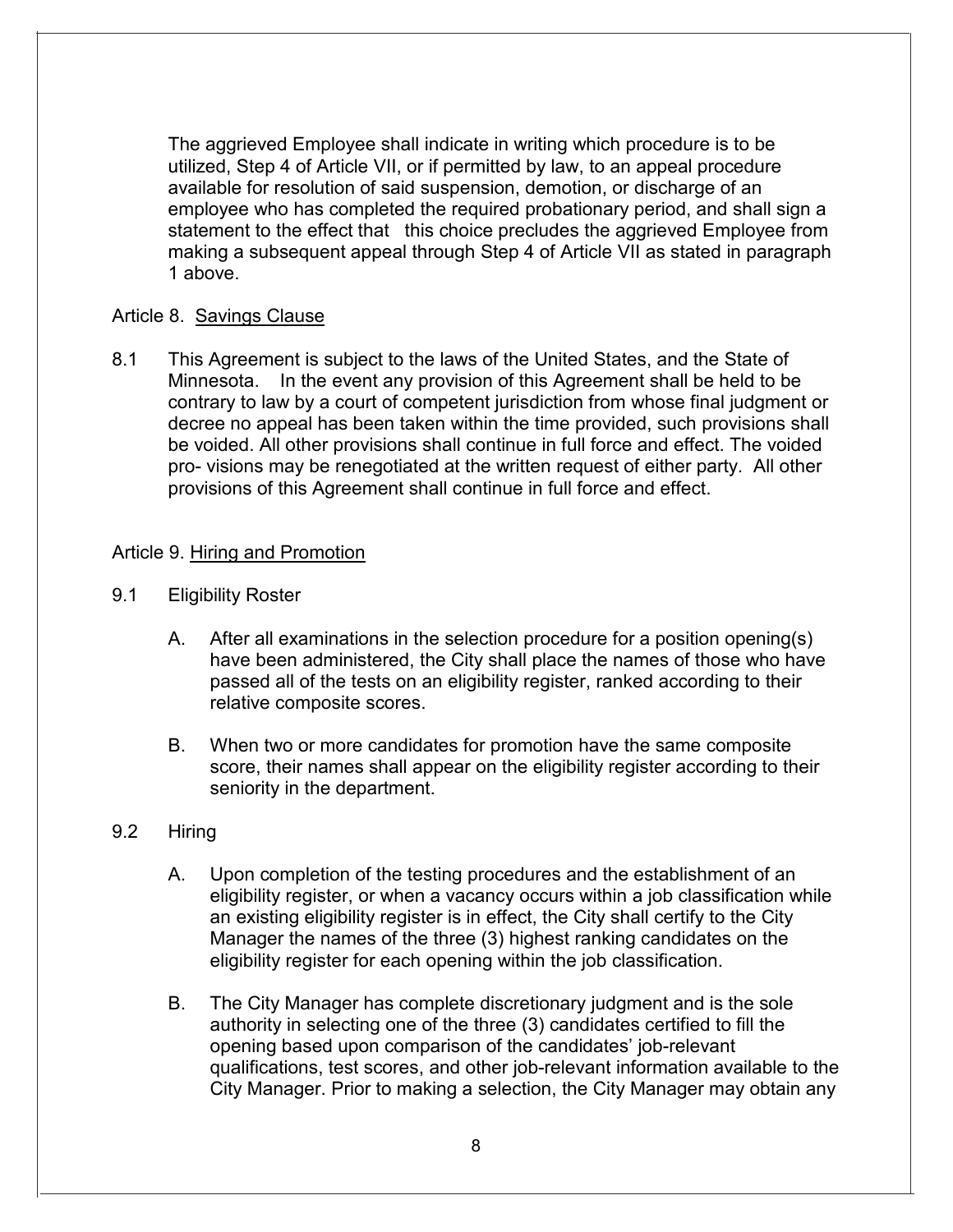additional job-relevant information deemed necessary to complete the appointment, including recommendations from the Chief of Police.

- C. In the event more than one opening occurs within a job classification, the City Manager shall fill the first opening as set forth in subparagraph (b) herein; thereafter, the City shall certify to the City Manager the name of the next highest ranking candidate on the eligibility register, together with the names of the two (2) candidates not selected for the first opening. The City manager shall then make an appointment from among those three (3) eligible candidates to fill the second opening. Thereafter, if there are more than two (2) openings, this procedure will be repeated until all openings are filled. Should the current eligibility register be depleted to less than three (3) candidates, the City Manager may appoint one or both of the remaining candidates or call for a new test.
- D. Up to the time of actual appointment and after an appointment has been made by the City Manager, the candidate's name may be removed from the eligibility register by the City or the appointment withdrawn by the City Manager if it has been determined that:
	- 1) The application form has been falsified,
	- 2) The candidate has behaved dishonestly in preparing for or taking the examination(s), or
	- 3) The candidate does not meet the minimal job-relevant requirements established for that position,
	- 4) The candidate has a physical or health condition which would adversely affect job performance.
- E. Upon appointment to fill a position opening, the candidates name shall be stricken from the eligibility register. If a candidate on the eligibility register refuses to accept the appointment (other than a temporary appointment) when offered, the person's name shall be removed from the eligibility register.
- 9.3 Promotion
	- A. Competitive job-relevant examination(s) shall be established by the City and administered for all promotional positions open within the department.
	- B. All persons who meet the minimal job-relevant requirements established by the City for such promotional position(s) shall be eligible to compete in the examination procedure.
	- C. After all the examinations in the promotional procedure for a position opening(s) have been administered and all scores to be utilized in the procedure have been determined, the City shall place the names of those who have passed all of the tests on an eligibility register, listed according to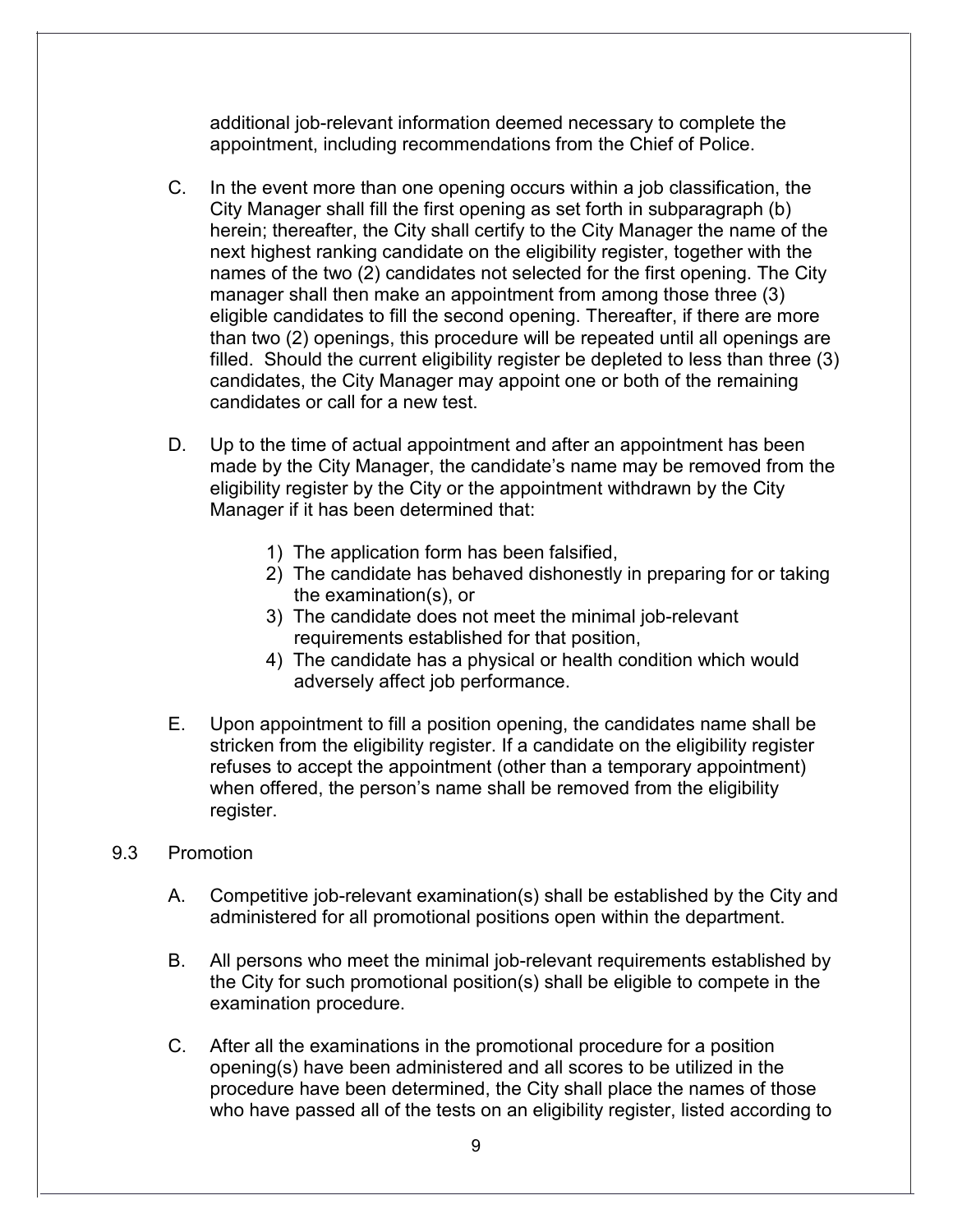their relative composite scores. When two or more candidates have the same composite score, their names shall appear on the eligibility register according to their seniority in the department.

- D. Pursuant to Minnesota States 43A.11, all candidates whose names appear on the eligibility register shall be notified in writing of their composite score and requested to notify the City if they are eligible for, and desire to utilize, their veteran's preference to augment their composite scores and thereby change their ran order position on the eligibility register.
- E. Upon receipt of all claims of veteran's preference filed in the allotted time period, the City shall verify each claim of veterans' status and shall recalculate, in accordance with Minnesota Statute 43A.11 the composite scores of those eligible for veteran's preference. A revised eligibility register shall then be drawn up to reorder the rank order positions on the eligibility register in conformance with the recalculated composite scores.
- F. After each examination in the promotional procedure has been scored, the City shall notify in writing those who have not passed the examination.
- G. The eligibility register shall be in effect for a period of three (3) years or until the City announces a new series of competitive examinations. Candidates who are on the register at the time a new series of competitive examinations is announced and who meet the minimal job-relevant qualifications for the position open will be required, if they wish to be considered, to take the new series of examinations. The City retains the sole authority in determining when a new series of competitive examinations shall be announced.
- H. Upon completion of promotional testing procedures and the establishment of an eligibility register, or when a vacancy occurs within a job classification requiring a promotion during the time that an existing eligibility register is in effect, the City shall certify to the city Manager the names of the three (3) highest ranking candidates on the eligibility register for each opening within the job classification.
- I. The City Manager has complete discretionary judgment and is the sole authority in selecting one of the three (3) candidates certified to fill the opening based upon a comparison of the candidates' job-relevant qualifications, test scores, and other job-relevant information available to the appointing authority. Prior to making a promotion decision, the appointing authority may obtain any additional job-relevant information deemed necessary to complete the appointment, including recommendation from the Chief of Police.
- J. In the event more than one promotional opening occurs within a job classification, the City Manager shall fill the first opening as set forth in subparagraph (k) herein; thereafter, the City shall certify to the City manager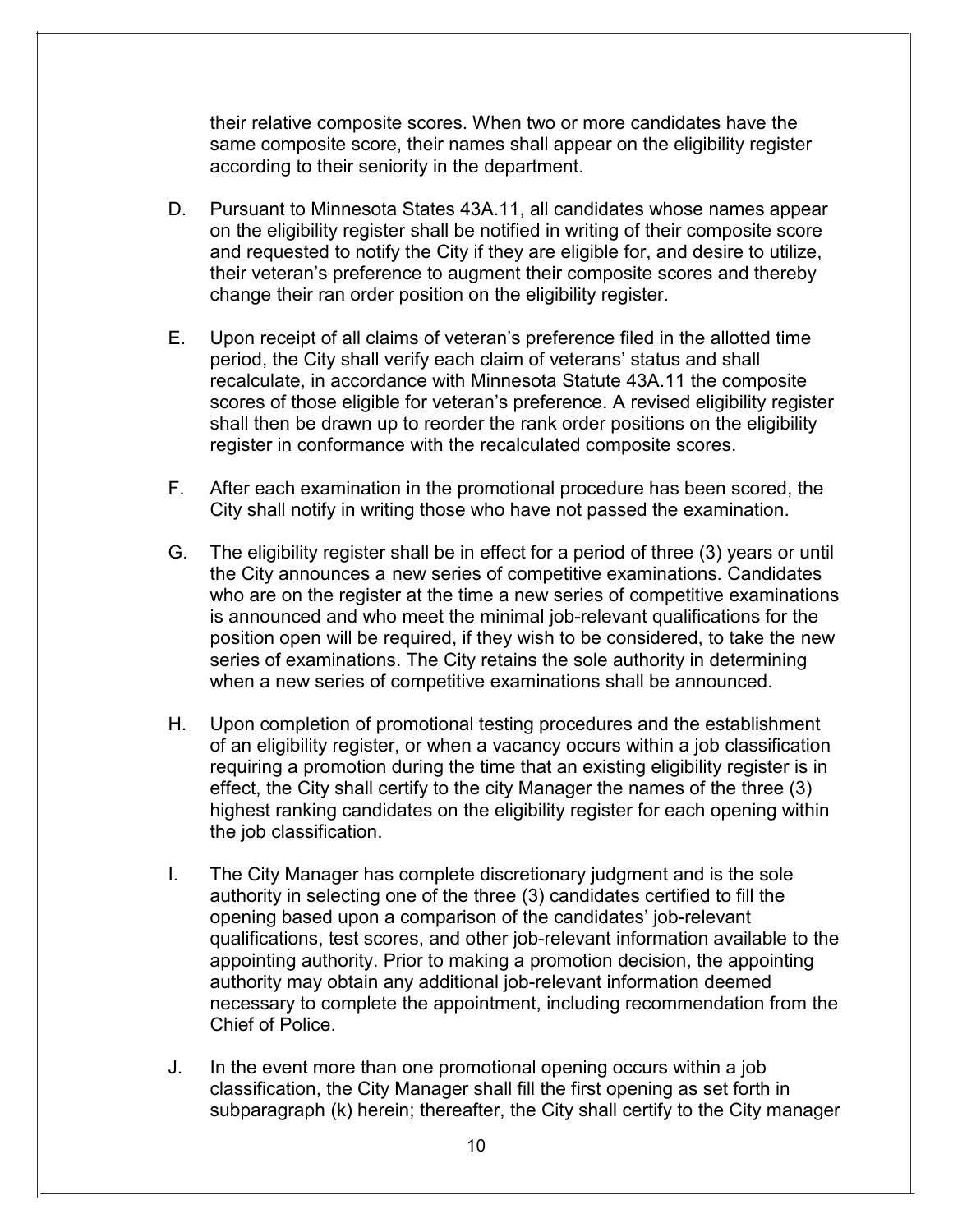the name of the next highest ranking candidate on the eligibility register, together with the names of the two (2) candidates not selected for the first opening. The appointing authority shall then make an appointment from among those three (3) eligible candidates to fill the second opening. Thereafter, if there are more than two (2) openings, this procedure will be repeated until all openings are filled. Should the current eligibility register be depleted to less than three (3) candidates the City Manager may appoint one or both of the remaining candidates or call for a new test.

#### <span id="page-10-0"></span>Article 10. Seniority

- 10.1 Seniority shall be determined by the Employee's length of continuous service with the Police Department. Seniority within the Department shall commence on the date on which a member is sworn into service. In the event more than one member is sworn in on the same date, seniority shall be determined by the final score on the entrance examinations. Seniority rosters may be made by the Chief on the basis of time and grade and time within specific classifications.
- 10.2 The probationary period for Employees shall be one (1) year of continuous employment after date of hire. At the discretion of Management, the probationary period may be extended up to six (6) months. During the probationary period, a newly hired or rehired Employee may be discharged at the sole discretion of the Employer. During the probationary period, a promoted or reassigned Employee may be replaced in his or her previous position at the sole discretion of the Employer.
- 10.3 If an Employee is promoted to Sergeant, a position outside of this Bargaining Unit, and is thereafter demoted or reduced to Patrol Officer, said Employee shall be returned to this Bargaining Unit. Seniority in the job classification, Patrol Officer, shall be determined by the Employee's length of continuous service with the Police Department from date of hire as Patrol Officer.
- 10.4 A reduction of work force will be accomplished on the basis of seniority. Employees shall be recalled from layoff on the basis of seniority. An Employee on layoff shall have an opportunity to return to work within two (2) years of the time of his/her layoff before any new employee is hired, except that, any Employee on layoff who is notified by registered mail to return to work and fails to do so within twelve (12) work days shall be considered to have voluntarily terminated employment with the Employer.
- 10.5 Length of service on any shift or any duty assignment shall not be considered for the purpose of seniority. In any case where seniority is to be a consideration, the only seniority right of a member shall be construed as set forth in this paragraph. No member is entitled, as a matter of right, to any duty assignment solely because of seniority. (Seniority may be considered by a superior officer in making duty assignments, but no superior officer is required to give consideration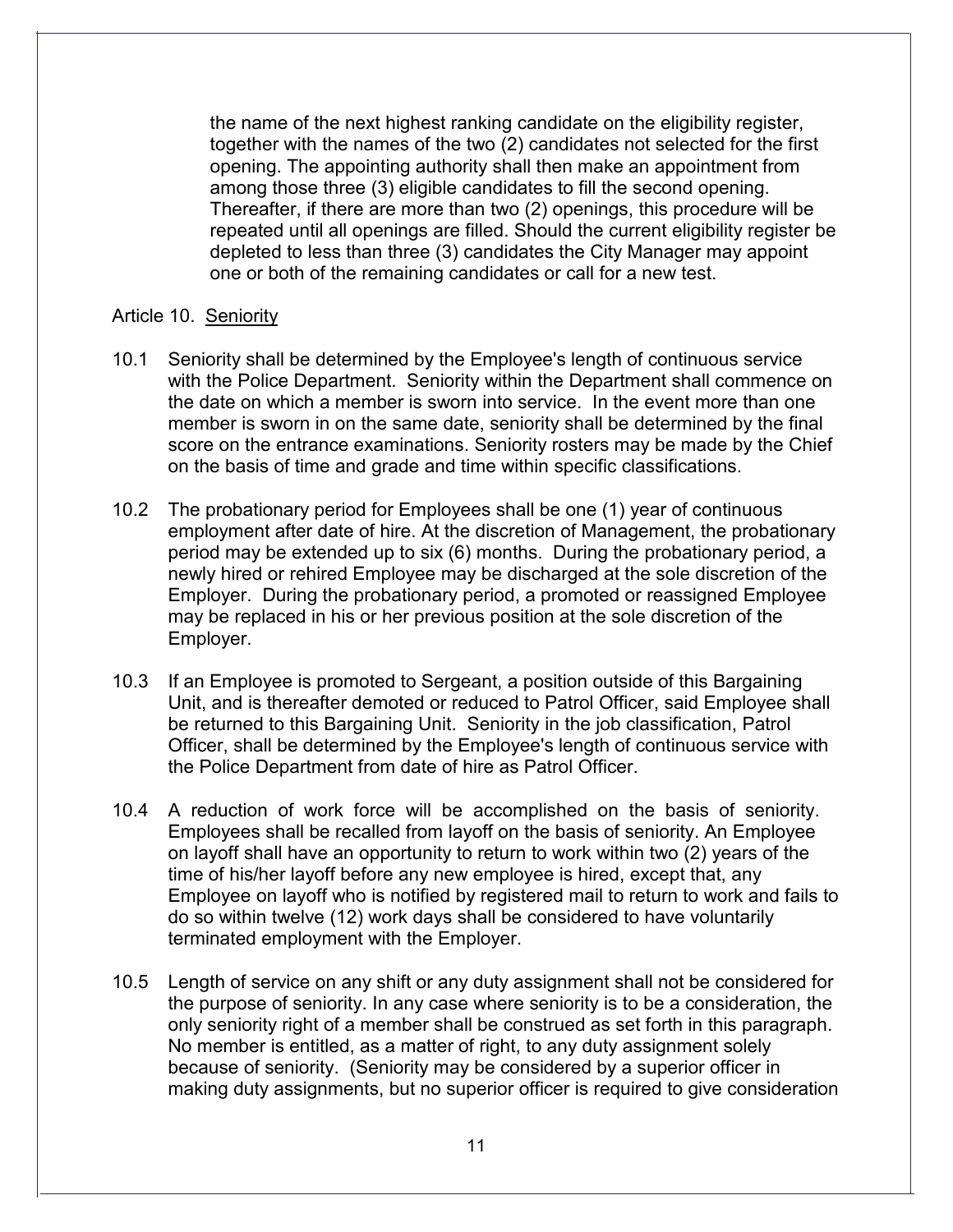to seniority in any manner other than the selection of vacation dates or days off selection).

10.6 The Chief shall post a seniority list not later than May 1 of each year.

#### Article 11. Discipline

- 11.1 The Employer will discipline Employees for just cause only. Discipline will be in one of the following forms:
	- a. Documented Oral Reprimand;
	- b. Written Reprimand;
	- c. Suspension;
	- d. Demotion; or
	- e. Discharge
- 11.2 Suspension, demotions and discharges will be in written form.
- 11.3 Written reprimands, notices of suspension and notices of discharge to become part of an Employee's personnel file shall be presented in the presence of a Union Representative, read, and acknowledged by signature of the Employee. The Employee and the Union will receive a copy of such reprimands and/or notices. In the event a decision to discharge an Employee is made while said Employee is serving a suspension and the last day of work coincides with the ending date of the suspension being served, the Employer shall have the option of delivering the written notice of discharge using United States Post Office Certified Mail to the Employee and the Union. The signed receipt of Certified Mail will serve as the acknowledgment that the Employee and the Union received and read said notice of discharge.
- 11.4 Employees may examine their own individual personnel files at reasonable times under the direct supervision of the Employer.
- 11.5 Employees will not be questioned concerning an investigation of disciplinary action involving suspension, demotion, or discharge unless the Employer has first advised the Employee of his/her right to have a Union Representative present at such questioning.

### Article 12. Constitutional Protection

12.1 Employees shall have the rights granted to all citizens by the United States and Minnesota State Constitutions.

Article 13. Overtime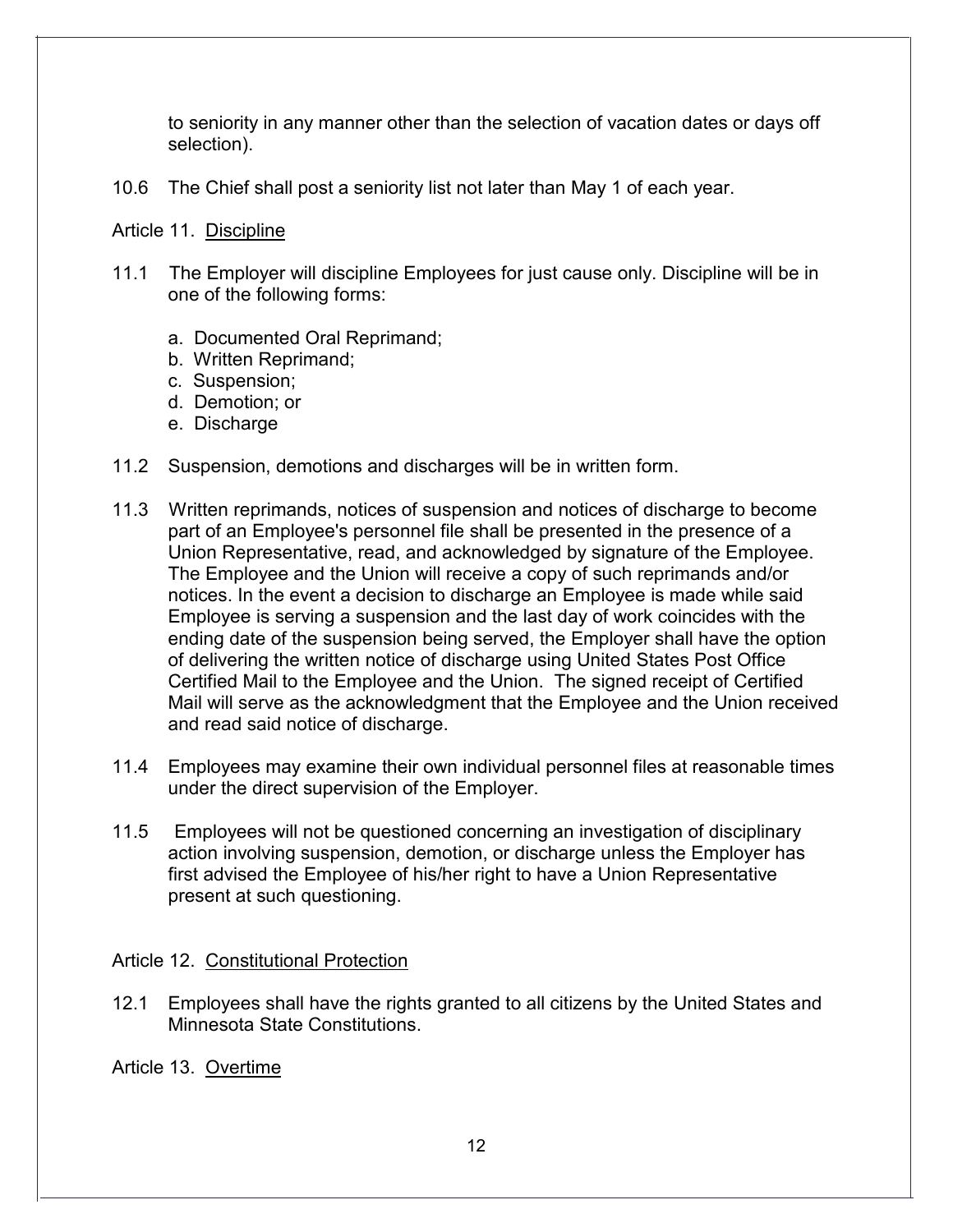- 13.1 Employees will be compensated at one and one-half (1 1/2) times the Employee's regular base pay rate for hours worked in excess of the Employee's regularly scheduled shift. Changes of shifts do not qualify an Employee for overtime under this Article. Overtime will be distributed as equally as practicable. Overtime refused by Employees will for record purposes under Article 15.2 be considered as unpaid overtime worked. For the purpose of computing overtime compensation, overtime hours worked shall not be pyramided, compounded or paid twice for the same hours worked. Overtime will be calculated to the nearest fifteen (15) minutes. Employees have the obligation to work overtime or call backs if requested by the Employer unless unusual circumstances prevent the Employee from so working.
- 13.2 Employees may elect to receive compensatory time off in lieu of pay for call back time (Article 15), training time (Article 26), all hours worked to perform an investigation as directed by the Employer after an Employee has been relieved of duty, and hours worked for a holdover or early report for duty to provide shift coverage, and at the rate of 1.5 hours compensatory time for each overtime hour worked. Employees may earn and use in a calendar year and accrue a combined total at any time of up to fifty (50) hours of compensatory time. Any compensatory time accumulated as of the date after the last date of the last full pay period in a calendar year will be cashed out on the payroll covering such pay period. All compensatory time must be scheduled and approved by the Employer. All terminating Employees shall be paid accumulated compensatory time.
- 13.3 Employees will be compensated for one and one-half hours at the Employee's regular base pay rate when they perform Field Training Officer duties and responsibilities assigned by the Employer for four hours or more on a shift.

Article 14. Court Time

- 14.1 An Employee who is required to appear in Court during scheduled off-duty time shall receive a minimum of three (3) hours pay at one and one-half (1 1/2) times the Employee's base pay rate. An extension or early report to a regularly scheduled shift for Court appearance does not qualify the Employee for the three (3) hour minimum.
- 14.2 Court time will be paid if the employee is not notified by the close of business the day prior that court has been cancelled.

Article 15. Call Back Time

15.1 An Employee who is called to duty during scheduled off-duty time shall receive a minimum of three (3) hours pay at one and one-half (1 1/2) times the Employee's base pay rate or compensatory time of 4.5 hours subject to Article 13.2. An extension or early report to a regularly scheduled shift for duty does not qualify the Employee for the three (3) hour minimum.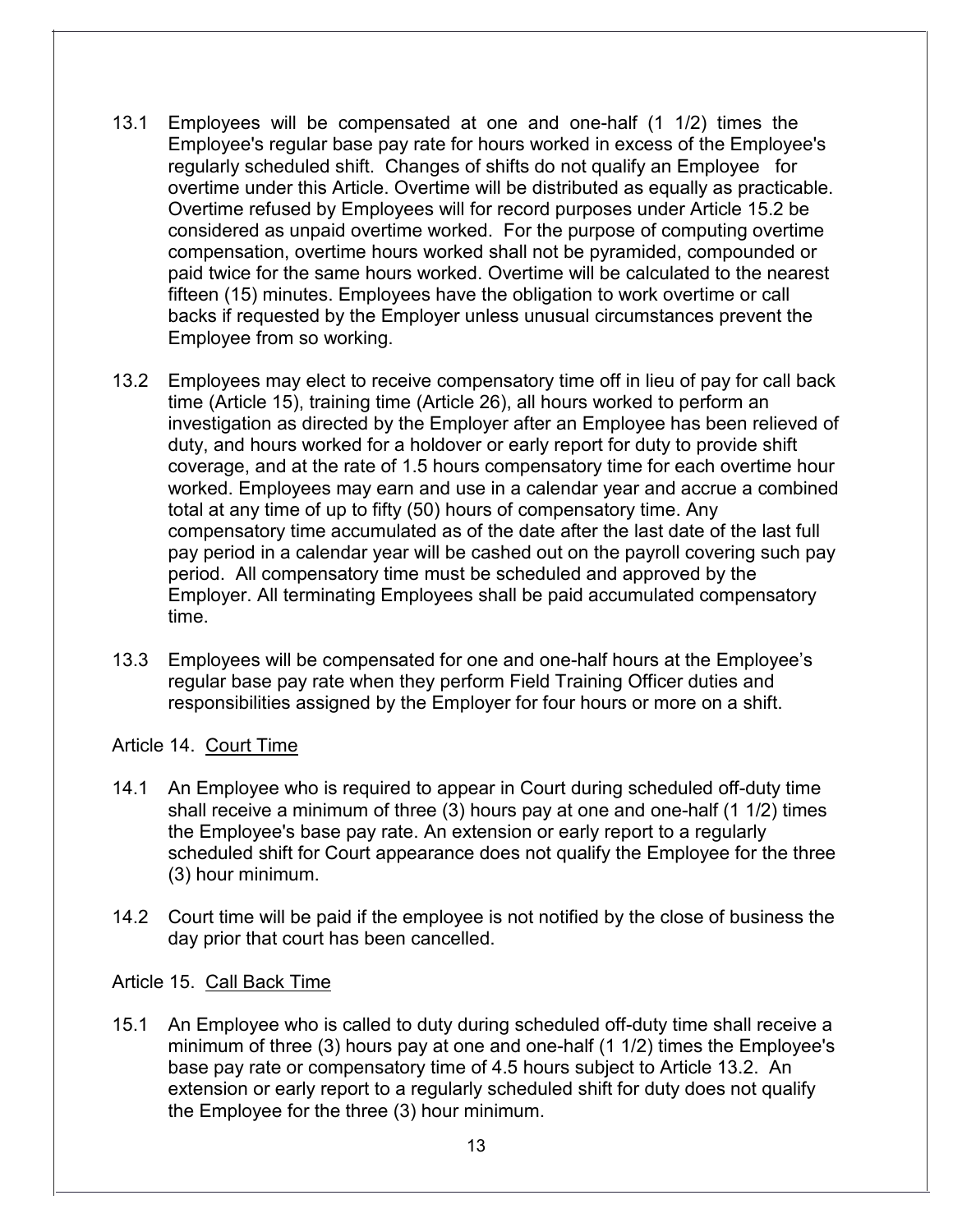### <span id="page-13-0"></span>Article 16. Work Schedule

- 16.1 The normal work year is two thousand and eighty hours (2,080) to be accounted for by each Employee through:
	- a. Scheduled hours of work
	- b. Paid leave time
	- c. Roll Call
	- d. Training
	- e. Special Assignments
- 16.2 Nothing contained in this or any other Article shall be interpreted to be a guarantee of a minimum or maximum number of hours the Employer may assign Employees.
- 16.3 The averaged scheduled work week shall consist of approximately forty (40) hours. The Chief shall establish the scheduled shifts.
- 16.4 Days off and shift changes for a one year period shall be bid on the basis of seniority.

Article 17. Vacations

<span id="page-13-1"></span>17.1 Employees will be provided with vacation benefits on the same basis and subject to the same components provided for nonunion Employer employees. Article18. Holidays and Time Off

- 18.1 On January 1 of each calendar year, employees shall receive the hours in a holiday bank equivalent to the product of ten times the employee's regularly scheduled shift length. Holiday bank time may be used for paid time off. The employee's supervisor must approve all requests to use hours in this holiday bank as paid time off. If an employee requests paid time off on the actual holiday day recognized by the Employer, they must use holiday bank time to the extent the employee has such time in his or her bank. Hours equal to the product of two times the employee's regularly scheduled shift length remaining in an employee's holiday bank as of December 1 of the calendar year may be cashed out. Hours in a holiday bank for an employee that separates from employment will be cashed out on a prorated basis based on the calendar month in which he or she separates from employment.
- 18.2 Each Employee shall be compensated at the rate of: (i) one and one-half (1 1/2) times their normal rate of pay for all hours of work performed on a recognized holiday; or (ii) two times their normal rate of pay for all hours of work performed on a recognized holiday in which they were not scheduled to work in addition to receiving an additional day off with pay as per the mutual agreement between the parties.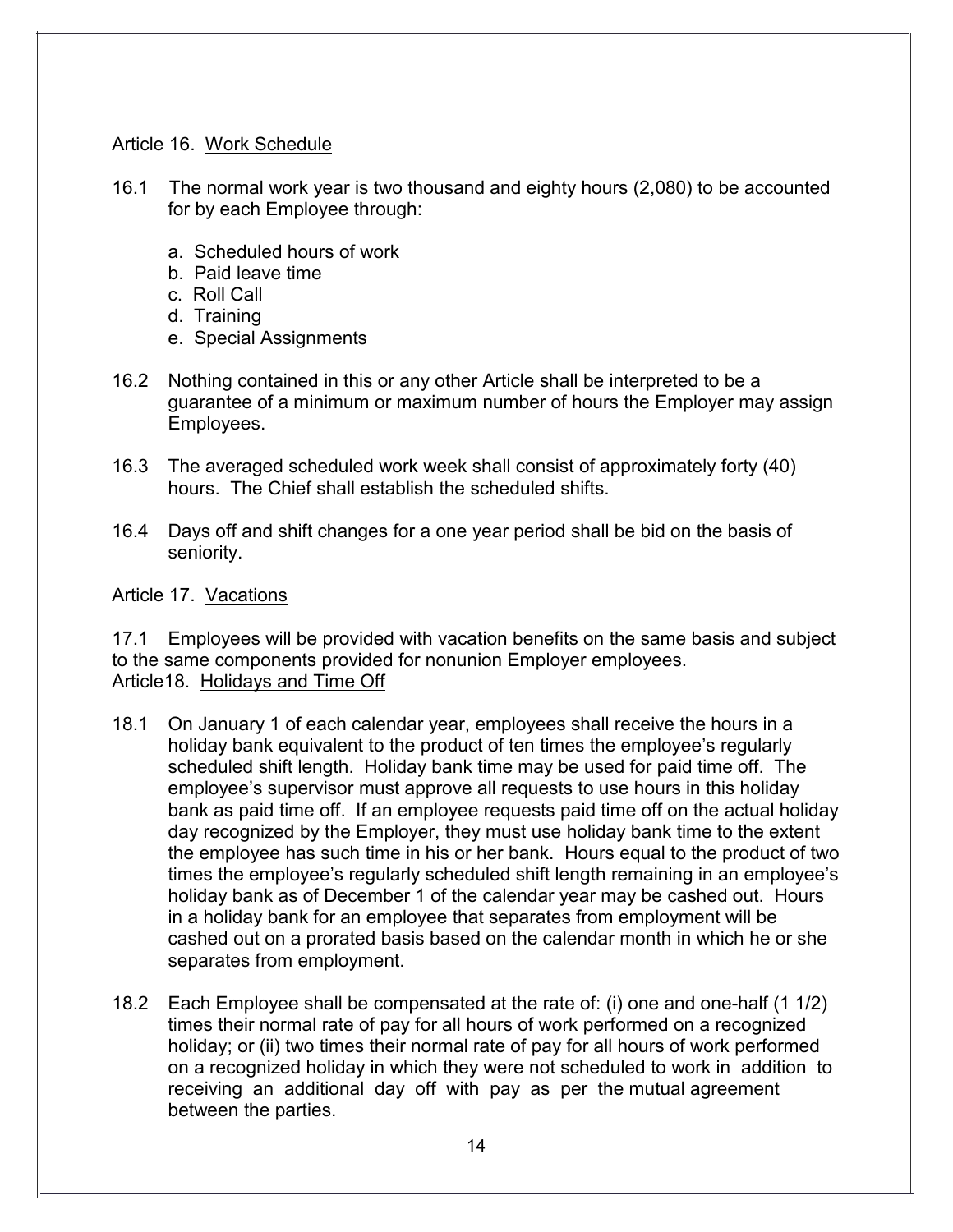### <span id="page-14-0"></span>Article 19. Insurance

- 19.1 The members of this bargaining unit agree to accept the same employer contribution for health insurance per employee per month as is established for the Professional, Supervisory and Management employees in the City of Moorhead.
- 19.2 The Employer and Union will meet and negotiate while this contract is still in force and effect any component of group health insurance specifically addressed in the Agreement or otherwise requiring meeting and negotiation and negotiating if changing, establishing or eliminating such component is necessary to comply with the law or the effects of such law on the component are substantial as determined by either party.
- 19.3 The Employer will provide and pay for a Term Life Insurance policy in the amount of \$15,000 for each regular employee under this Agreement. In addition, each Employee shall have the option, at the Employee's expense, to buy additional life insurance with evidence of insurability. The option to purchase additional life insurance after initial employment can be done at any time with evidence of insurability.
- 19.4 The Employer agrees to provide at no cost to the Employee, a false arrest insurance policy, which will indemnify the Employee for any loss the Employee might sustain as a result of a false arrest litigation brought against the Employee in the performance of duties.

### <span id="page-14-1"></span>Article 20. Personal Auto Allowance

20.1 All Employees who are required to use their personal automobiles in the performance of their duties shall be compensated at the rate established by the IRS.

# <span id="page-14-2"></span>Article 21. Uniforms and Equipment

- 21.1 The Employer will provide all Employees with equipment and clothing articles required by the Employer to be used and/or worn in the course of their employment.
- 21.2 Employees permanently assigned to plain clothes duty will receive the following annual allowance for clothing, prorated by the number of months so assigned.
	- o Previous year's allowance + CPI "Apparel & Upkeep" for January of contract year (Midwest Region with no reduction if there is a decrease in CPI).
	- o Vouchers for clothing purchased under this section shall be submitted by Employees to the Police Chief for approval and payment.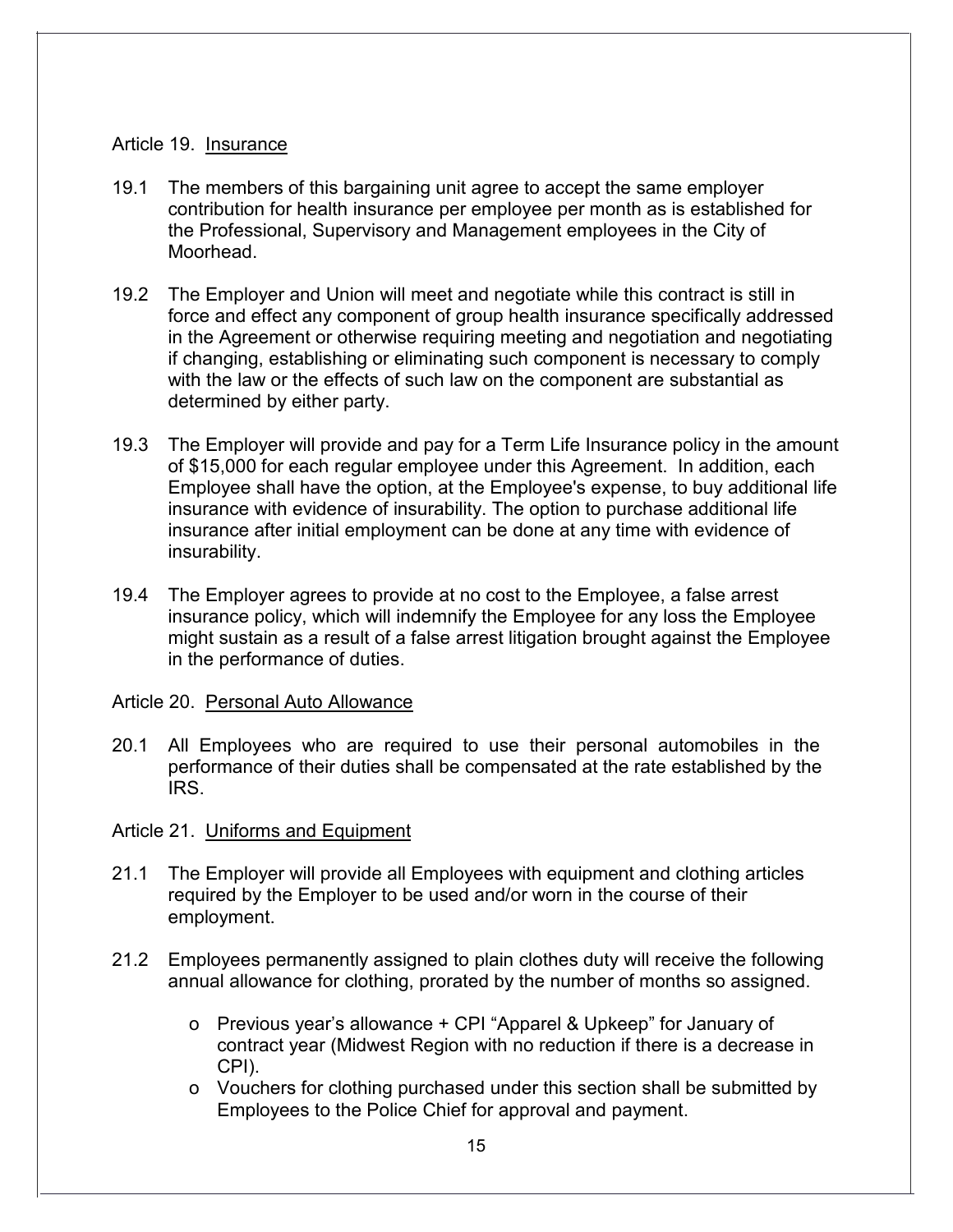#### <span id="page-15-0"></span>Article 22. Sick Leave

- 22.1 Sick leave shall be earned on the basis of eight (8) hours of leave for each month of service. Unused sick leave shall be allowed to accumulate to a total nine hundred sixty (960) hours. When this total accumulation has been accrued, each eight (8) hours earned thereafter, but still maintaining the nine hundred sixty (960) hours total, shall be divided, with four (4) hours taken as additional vacation the following year, and four (4) hours put into a deferred sick leave bank, to be used only after the nine hundred sixty (960) hours of regular sick leave have been depleted.
- 22.2 Employees entitled to the benefits of the Workers' Compensation Act, as a result of injury or sickness caused on the job, shall have their monthly benefits paid by Workers' Compensation, supplemented by the Employer, with total monthly pay not to exceed the Employee's normal pay. The Employee shall be charged with sick leave for that portion paid by the Employer only.
- 22.3 Upon death or retirement from employment, one-half (1/2) of the unused portion of sick leave, excluding the deferred bank, shall be granted as severance payable to the Employee or be paid to the Employee's estate. Retirement is defined as terminating employment with the City and either: (i) meeting the age and service requirements on the date of termination to receive retirement benefits from Public Employees Retirement Association (PERA); or (ii) determined eligible by PERA as of the date of termination to receive disability benefits from PERA.
- 22.4 An Employee who has exhausted all accumulated sick leave, may be granted a leave of absence without pay not to exceed two (2) years without loss of seniority. At each six (6) month period the City shall review each case and determine whether leaves shall be continued for the total two (2) years. A doctor's report will be required each six (6) month period.

<span id="page-15-1"></span>Article 23. Injury On Duty Time

23.1 In the event that an Employee is injured and permanently or temporarily disabled while in the line of duty, the Employee shall be charged with sick leave for the first five (5) working days, pro-rated with Workers' Compensation, so the Employee will receive a full week's earnings. Thereafter, the Employee shall receive normal compensation for a maximum of one (1) year. Any Workers' Compensation benefits paid to the Employee shall be subtracted from normal compensation in determining the amount of compensation to be paid by the City, with the exception of permanent partial or permanent total disability awards from Workers' Compensation.

<span id="page-15-2"></span>Article 24. Funeral Leave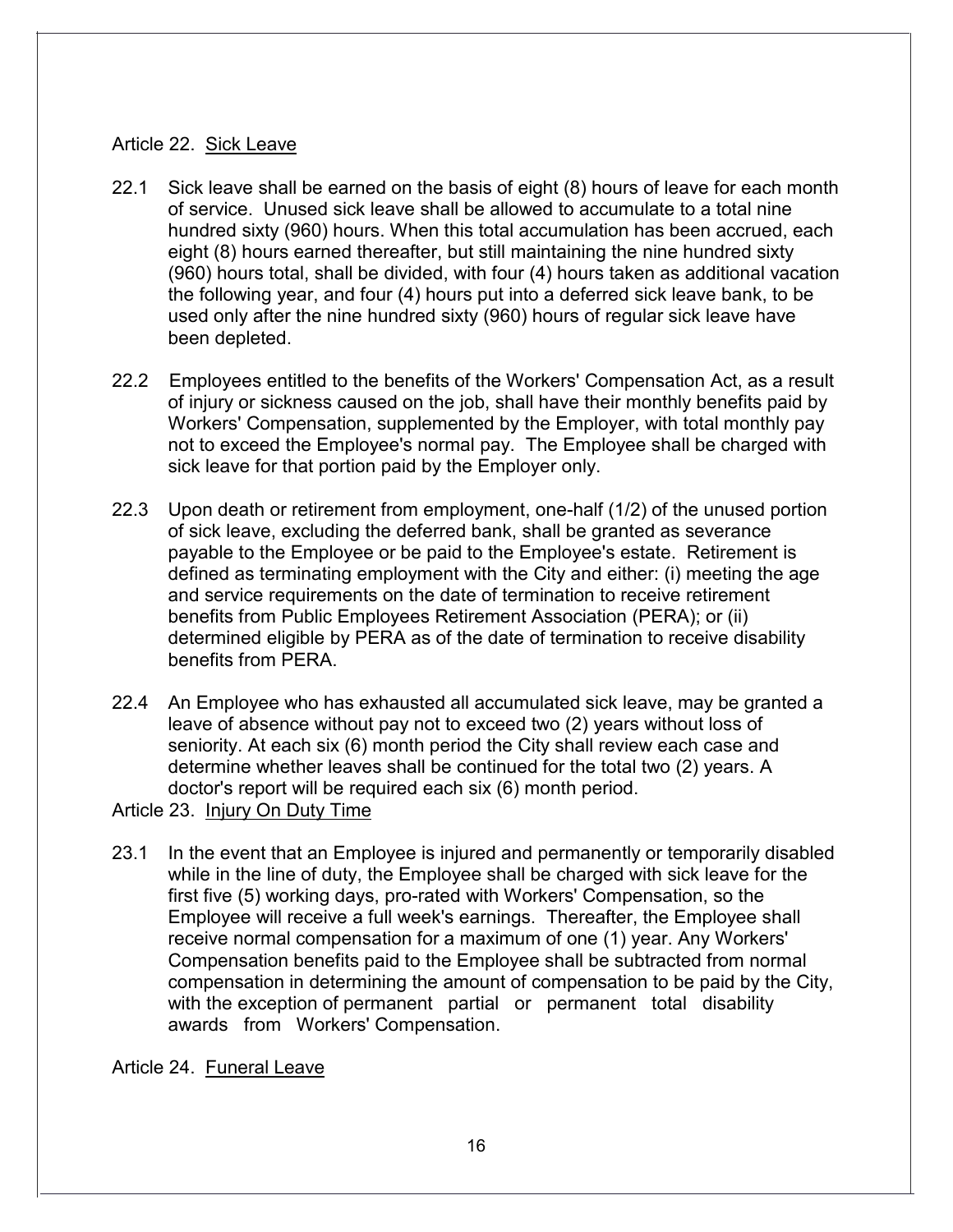- 24.1 An Employee shall be allowed up to five (5) working days with pay, not to be deducted from sick leave, additional days shall be allowed and charged to sick leave, for a death in the immediate family. Immediate family is defined in the City of Moorhead Policy 7.30 – Funeral Leave revised June 24, 2011. (Attached Appendix A)
- 24.2 One day of sick leave shall be allowed for the death of any other blood relative defined in the City of Moorhead Policy – 7.30 – Funeral Leave revised January 1, 2012. (Attached Appendix A)

#### <span id="page-16-0"></span>Article 25. Canine Patrol Unit

- 25.1 Canine Handlers shall receive one-half hour of pay at the straight time rate on scheduled days off as compensation for routine feeding and grooming of the animal. Routine feeding and grooming of the animal on scheduled day on shall account for one-half hour of scheduled time on.
- 25.2 Time spent by Canine Handlers in the training of or additional maintenance of the animals will be handled in accordance with the Article on Training Time.
- 25.3 The City shall be responsible for any and all necessary costs of maintaining the animal, such as food, veterinary expenses, kennels and accessories.
- 25.4 The City shall pay the difference between the employee's regular homeowner's insurance policy and the premium necessary to provide any additional coverage as may be required by the City.
- 25.5 The City shall pay any and all costs associated with necessary training.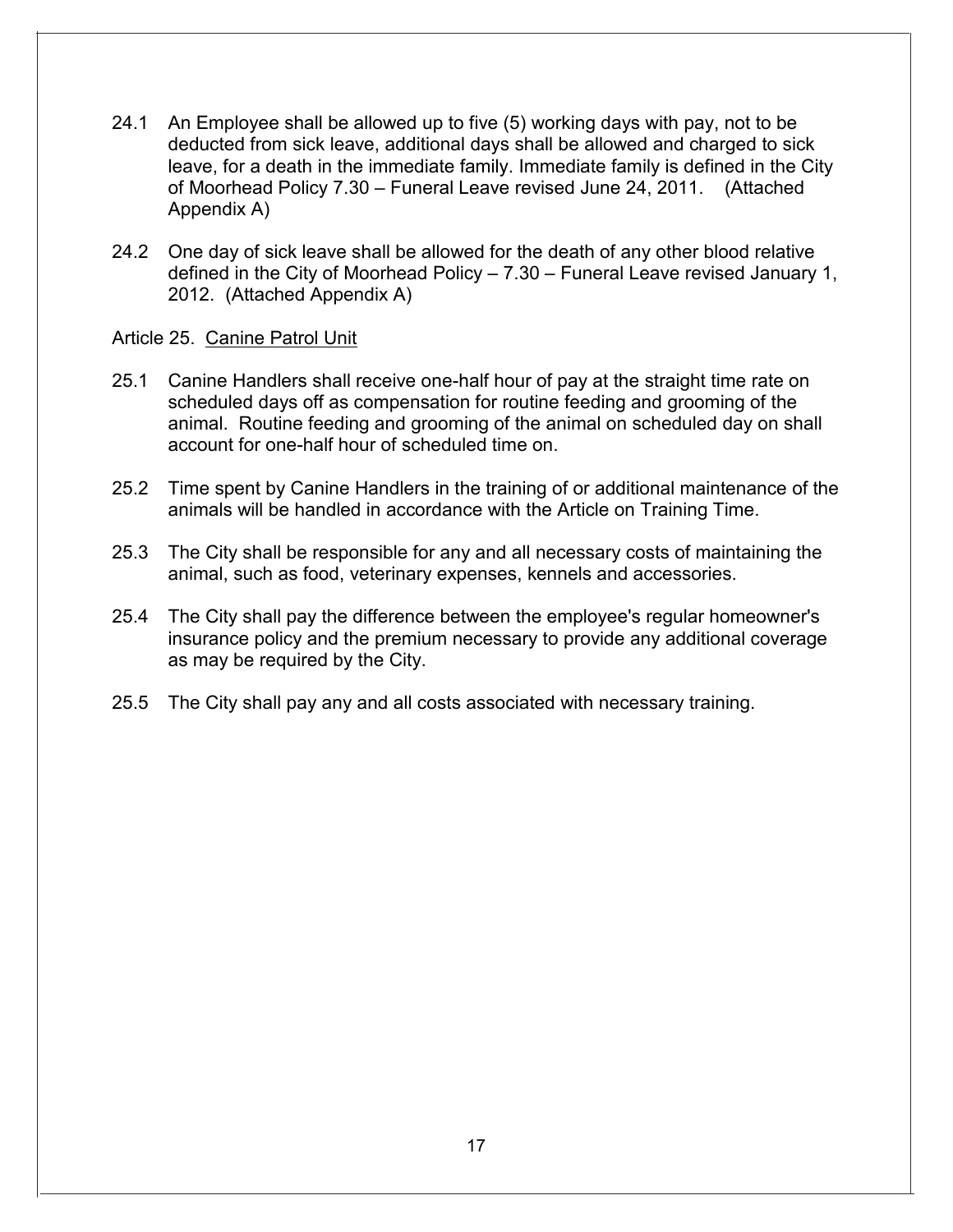## <span id="page-17-0"></span>Article 26. Training Time

26.1 For purposes of training time only, training hours earned in department approved training will be considered hours worked and will be paid at the straight time rate on an hour for hour basis. If an officer has worked the number of hours after which time and one-half must be paid under the Fair labor Standards Act and related regulations, the pay will be at the rate of time and one-half. Hours worked will include only hours actually worked and will exclude hours away from work for sick, vacation, holiday or other non-working leave time. Time off for training hours in lieu of payment may be provided at City discretion.

## <span id="page-17-1"></span>Article 27. Medical Examinations

- 27.1 City of Moorhead Policy 4.40 Medical Examinations (Police), amended, April 1, 2009, shall be incorporated into this Agreement. It is understood and agreed that this program is offered as a voluntary program to Employees covered under this agreement. It is further understood and agreed that Employees electing to participate in this program will abide by the conditions of this program as outlined in Policy 4.40.
- 27.2 If an Employee withdraws from this program, the results of the examination and the fact that the Employee withdraws cannot be used as the basis for reasonable suspicion that the Employee is not able to perform their duties or be required to be examined by a City-appointed physician.

# <span id="page-17-2"></span>Article 28. Physical Fitness

- 28.1 City of Moorhead Policy 4.45 Physical Fitness (Police), amended April 1, 2009, shall be incorporated into this Agreement. It is understood and agreed that this program is offered as a voluntary program to Employees covered under this agreement. It is further understood and agreed that Employees electing to participate in this program will abide by the conditions of this program as outlined in Policy 4.45.
- 28.2 If an Employee withdraws from this program, the results of the examination and the fact that the Employee withdraws cannot be used as the basis for reasonable suspicion that the Employee is not able to perform their duties or be required to be examined by a City-appointed physician.

### <span id="page-17-3"></span>Article 29. Educational Incentives

- 29.1 All sworn officers hired between January 1, 1977 and December 31, 1995 will be eligible for educational incentive benefits only. The educational incentive benefits are:
	- a) Sworn officers earning credit in courses approved by the Employer as job relevant at an accredited institution of higher learning with a grade of "C" or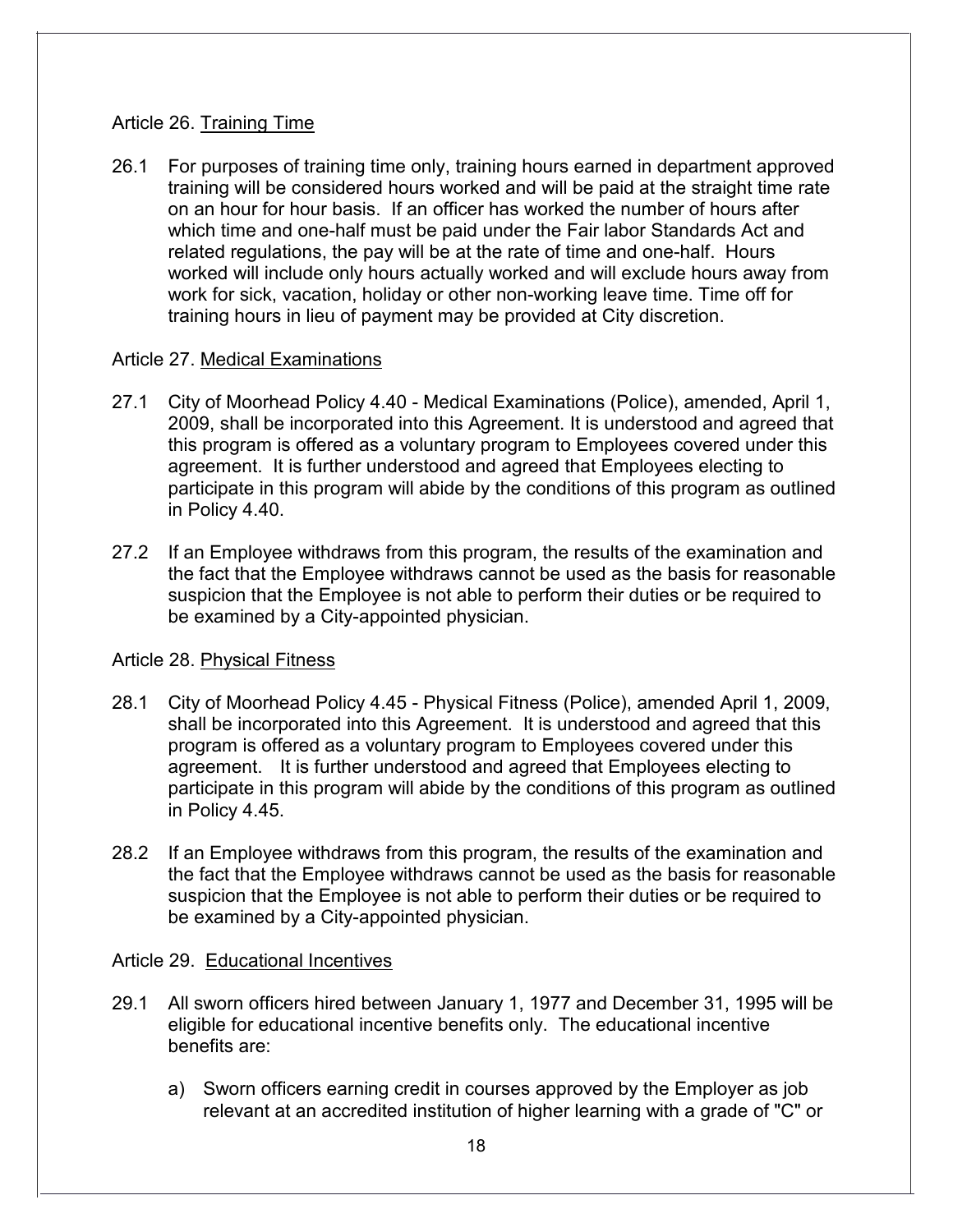better ("P" on a "P" "N" basis) will be paid one dollar (\$1.00) per credit per month.

- b) Sworn officers will be eligible to receive the educational incentive benefit after one year of continuous employment and such payment shall be payable in a lump sum separate check on the first pay date in December of each year.
- c) Sworn officers hired on or after January 1, 1996 will be eligible to receive educational incentive benefits for only those job relevant credits approved by the Employer that are not part of the required course work to obtain Peace Officer licensure (as established by Minnesota Rules, Chapter 6700 and the Minnesota P.O.S.T, Board) and/or minimum requirements for employment as a Police Officer with the City of Moorhead.
- d) Effective January 1, 1996, educational incentive benefits will not be paid for approved credits earned through any Employer-provided tuition reimbursement or other education-related benefit.

### <span id="page-18-0"></span>Article 30. Post License Fees

30.1 The City will pay the cost of the POST license renewal fee. If an employee voluntarily severs employment with the City prior to retirement age, a prorated portion of the fee shall be deducted from the employee's final paycheck.

# <span id="page-18-1"></span>Article 31. Base Pay Structure

31.1 In calendar year 2021, employees will be paid a base pay as established in the City's base pay structure for calendar year 2021.

# <span id="page-18-2"></span>Article 32. Post Employment Health Care Savings Plan

32.1 L.E.L.S Local 69 employees are eligible to participate in the Minnesota Post Employment Health Care Savings Plan (HCSP) established under Minnesota Statutes, section 352.98 (Minn. Supp. 2001) and as outlined in the Minnesota State Retirement System's Trust and Plan Documents. All funds collected by the employer on the behalf of the employee will be deposited into the employee's post-employment health care savings plan.

The following arrangement shall apply to all employees within this bargaining group. Eligible employees may opt out of the plan if eligible under current rules or law.

- Employees with 0 years through the  $9<sup>th</sup>$  year of service shall contribute 1% of pay.
- Employees with 10 years through the 19<sup>th</sup> year of service shall contribute 2% of pay.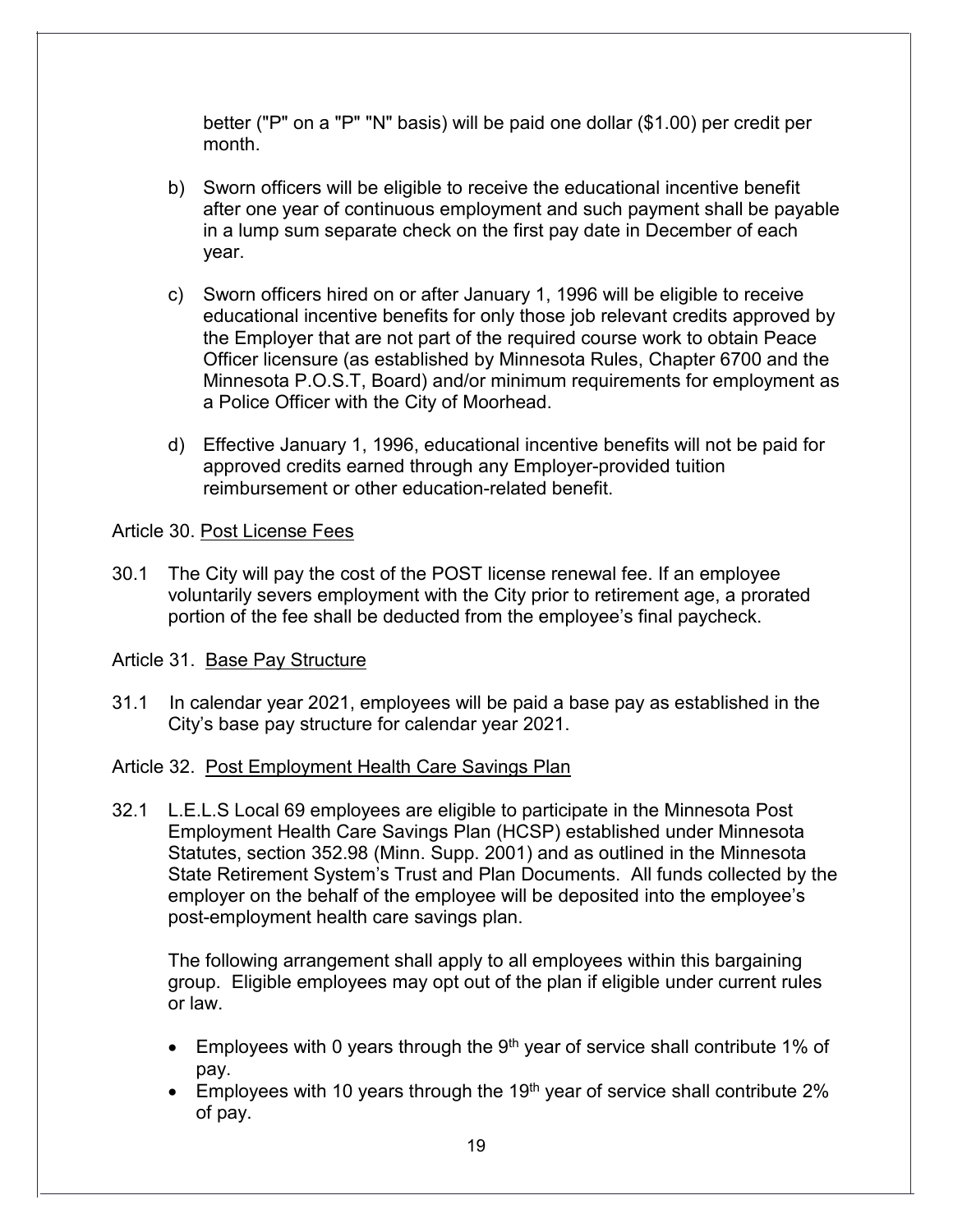• Employees with 20 or more years of service shall contribute 3% of pay.

Upon separation from employment 100% of unused vacation and sick leave exit pay will be contributed to the employee's HCSP.

### Article 33. Waiver

- 33.1 Any and all prior agreements, resolutions, practices, policies, rules and regulations regarding terms and conditions of employment, to the extent inconsistent with the provisions of this Agreement, are hereby superseded.
- 33.2 The parties mutually acknowledge that during the negotiations, which resulted in this Agreement, each had the unlimited right and opportunity to make demands and proposals with respect to any term or condition of employment not removed by law from bargaining. All agreements and understandings arrived at by the parties are set forth in writing in this Agreement for the stipulated duration of this Agreement. The Employer and the Union each voluntarily and unqualifiedly waive the right to meet and negotiate regarding any and all terms and conditions of employment referred to or covered in this Agreement or with respect to any term or condition of employment not specifically referred to or covered by this Agreement, even though such terms or conditions may not have been within the knowledge or contemplation of either or both of the parties at the time this contract was negotiated or executed.

### Article 34. Duration

34.1 THIS AGREEMENT shall be effective as of January 1, 2022, and shall remain in full force and effect until December 31,2024.

IN WITNESS WHEREOF, the parties hereto have executed this Agreement on the latest date affixed to the signatures below.

| FOR THE CITY OF MOORHEAD |
|--------------------------|
|                          |
| Mayor                    |
| Az Moron<br>RY           |
| City Monogor             |

City Manager

DATE 3-2-2022 DATE 02/24/2022

LAW ENFORCEMENT LABOR SERVICES, INC.-LOCAL #69

BY *Matthew Lambert* 

Steward

 $BY$  rear receival  $\sim$ 

Business Agent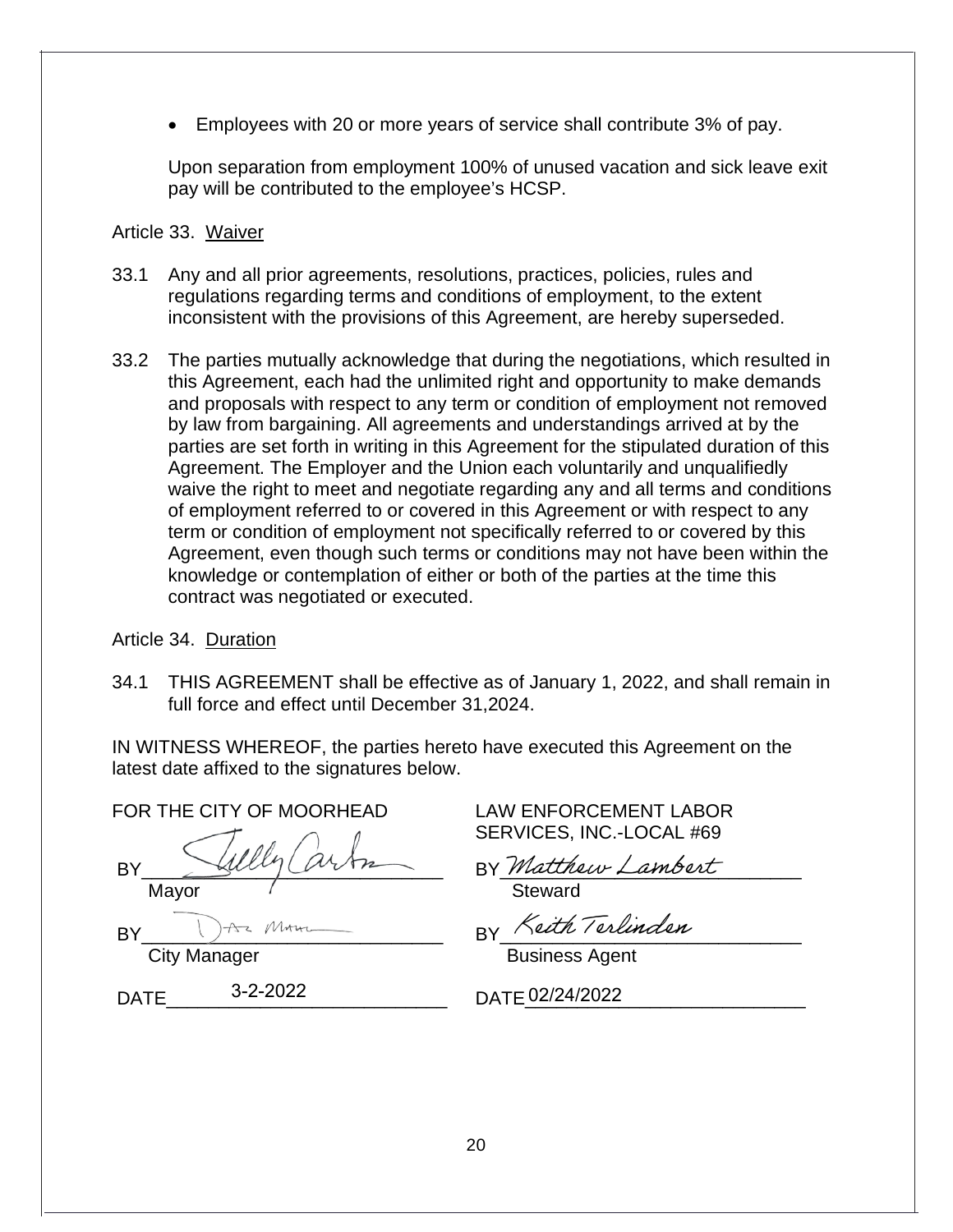|  | <b>CITY OF MOORHEAD</b> |  |  |  |  |
|--|-------------------------|--|--|--|--|
|--|-------------------------|--|--|--|--|

| <b>TITLE:</b> Funeral Leave (Bereavement) | <b>SECTION:</b> | 7.30   |
|-------------------------------------------|-----------------|--------|
| <b>DATE:</b> June 18, 1990                | <b>PAGE:</b>    | 1 of 2 |

#### **POLICIES AND PROCEDURES**

| <b>SECTION:</b> | 7.30     |
|-----------------|----------|
| <b>PAGE:</b>    | 1 of $2$ |

#### **I. POLICY**

The City of Moorhead provides funeral leave for regular employees upon the death of family members and relatives. The amount of funeral leave is governed by labor agreements for employees represented by a bargaining unit.

#### **II. DEFINITIONS**

The following definitions have been adopted for the purpose of this policy:

**Parent:** Employee's mother/father at time of birth or adoption. **Sibling**: Child of the employee's parents. **Spouse**: Current wife/husband. **Child**: Legal child of employee or spouse. **Father-in-law/Mother-in-Law**: Parents of spouse. **Son-in-Law/Daughter-in-Law**: Spouse of employee's child. **Grandparents**: Parents of employee's parents. **Grandchild**: Child of employee's child. **Member of household**: Relative of employee or resident that has lived in the same household with employee for one year or more. **Brother-in-Law/Sister-in-Law:** Spouse of employee's sibling **Aunt/Uncle**: Sibling of employee's parent. **First Cousin**: Child of employee's aunt/uncle. **Niece/Nephew**: Child of employee's sibling.

#### **III. NON-REPRESENTED AND UNION REPRESENTED EMPLOYEES**

Up to five working days with pay, not charged to sick leave or vacation, and up to five additional days to be charged to sick leave are allowed for the death of the following immediate family members:

| <b>Mother-in-Law</b>       |
|----------------------------|
| <b>Father-in-Law</b>       |
|                            |
| <b>Member of Household</b> |
| Son-in-Law                 |
| <b>Daughter-in-Law</b>     |
|                            |

One working day with pay, not charged to sick leave or vacation, and up to five additional days to be charged to sick leave are allowed for the death of the following relatives:

| <b>Brother-in-Law</b> | Sister-in-Law |
|-----------------------|---------------|
| <b>Step-Parents</b>   |               |

Revised: 01-01-12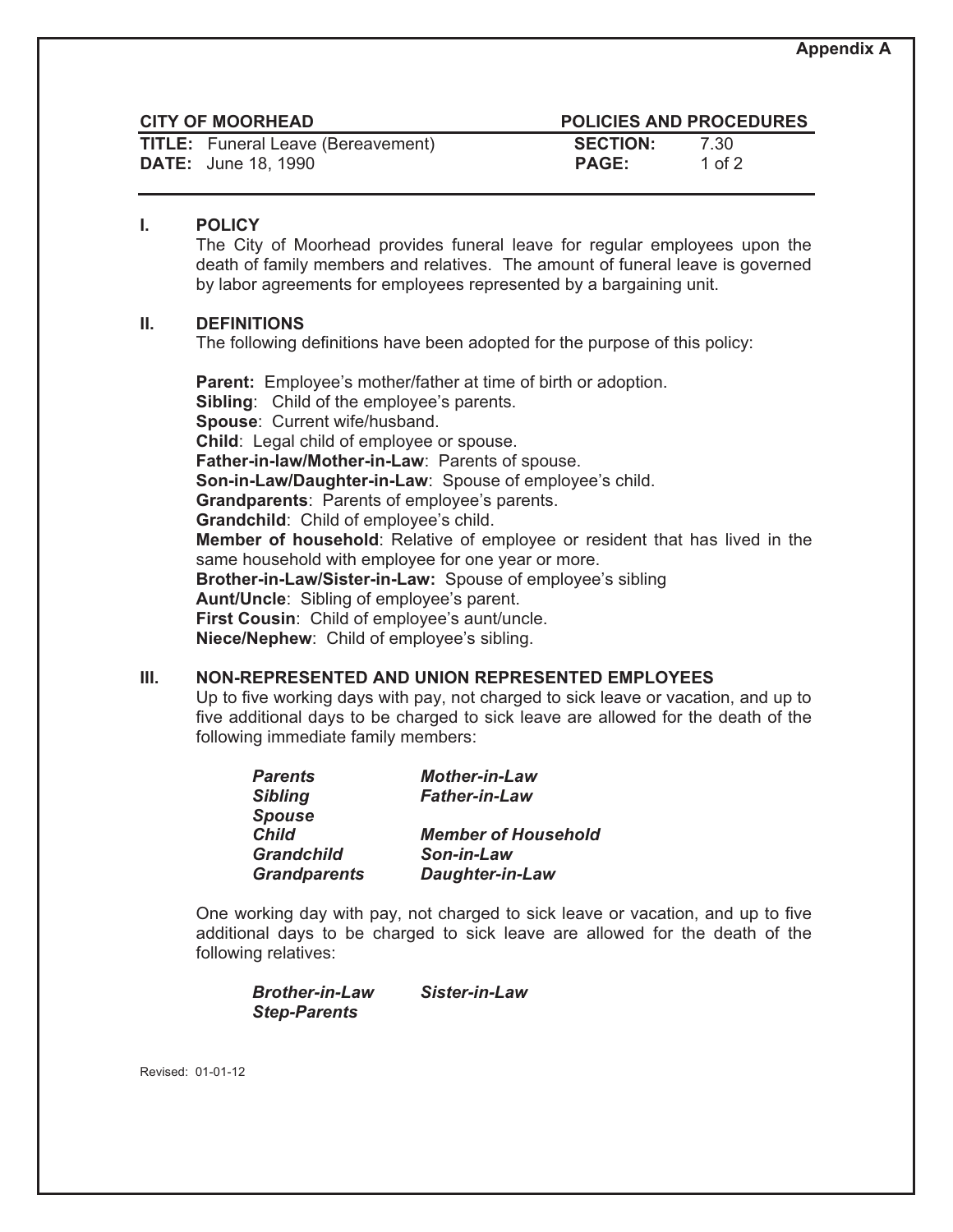#### **MEMORANDUM OF UNDERSTANDING**

This Memorandum of Understanding ("MOU") is made by and between the City of Moorhead, Minnesota ("Employer"), a municipal corporation, and Law Enforcement Labor Services, Inc. (Police Officers) ("Union").

WHEREAS, Union is the exclusive representative for an appropriate unit ("Bargaining Unit") of certain employees of the Employer in the job classifications of Police Officer, School Resource Officer, and Detective ("Bargaining Unit Employee(s)");

WHEREAS, Employer and Union are parties to a labor agreement in force and effect from January 1, 2022 through December 31, 2024 ("Labor Agreement");

WHEREAS, the parties desire to clarify certain components of base pay for Bargaining Unit Employees.

NOW, THEREFORE, all parties hereto understand as follows:

**Article 1. Base Pay Schedule**

**Section 1.1.** The Employer's Base Pay Schedule for: 2022 will include a 3.00% increase, 2023 will include a 3.00% increase, and 2024 will include a 3.00% increase.

**Section 1.2** As established in the Employer's Base Pay Schedules, Bargaining Unit Employees' base wage will be as follows:

| 2022                                                          |             |                |             |                |             |             |             |             |             |             |             |
|---------------------------------------------------------------|-------------|----------------|-------------|----------------|-------------|-------------|-------------|-------------|-------------|-------------|-------------|
| Steps                                                         |             | 2              |             |                |             | 6           |             | 8           |             | 10          | 11          |
| Police Officer<br>Police Officer - School<br>Resource Officer | \$57,706.57 | \$60,204.45    | \$62,702.31 | \$65,200.17    | \$67,698.05 | \$70,195.92 | \$72,693.80 | \$75,191.66 | \$77,689.53 | \$80,187.40 | \$82,437.96 |
| Police Officer - Detective                                    | \$60,043.69 | \$62,642.73    | \$65,241.75 | \$67,840.79    | \$70,439.82 | \$73,038.86 | \$75,637.90 | \$78,236.92 | \$80,835.96 | \$83,434.99 | \$85,776.69 |
| 2023                                                          |             |                |             |                |             |             |             |             |             |             |             |
| <b>Steps</b>                                                  |             | $\overline{2}$ |             | $\overline{4}$ |             | 6           |             | 8           | 9           | 10          | 11          |
| Police Officer<br>Police Officer - School<br>Resource Officer | \$59,437.77 | \$62,010.58    | \$64,583.38 | \$67,156.18    | \$69,728.99 | \$72,301.80 | \$74,874.61 | \$77,447.41 | \$80,020.22 | \$82,593.02 | \$84,911.09 |
| Police Officer - Detective                                    | \$61,845.00 | \$64,522.01    | \$67,199.00 | \$69,876.01    | \$72,553.01 | \$75,230.02 | \$77,907.03 | \$80,584.02 | \$83,261.03 | \$85,938.03 | \$88,349.99 |

Memorandum of Understanding between City of Moorhead and Law Enforcement Labor Services, Inc. (Police Officers) Page 1 of 4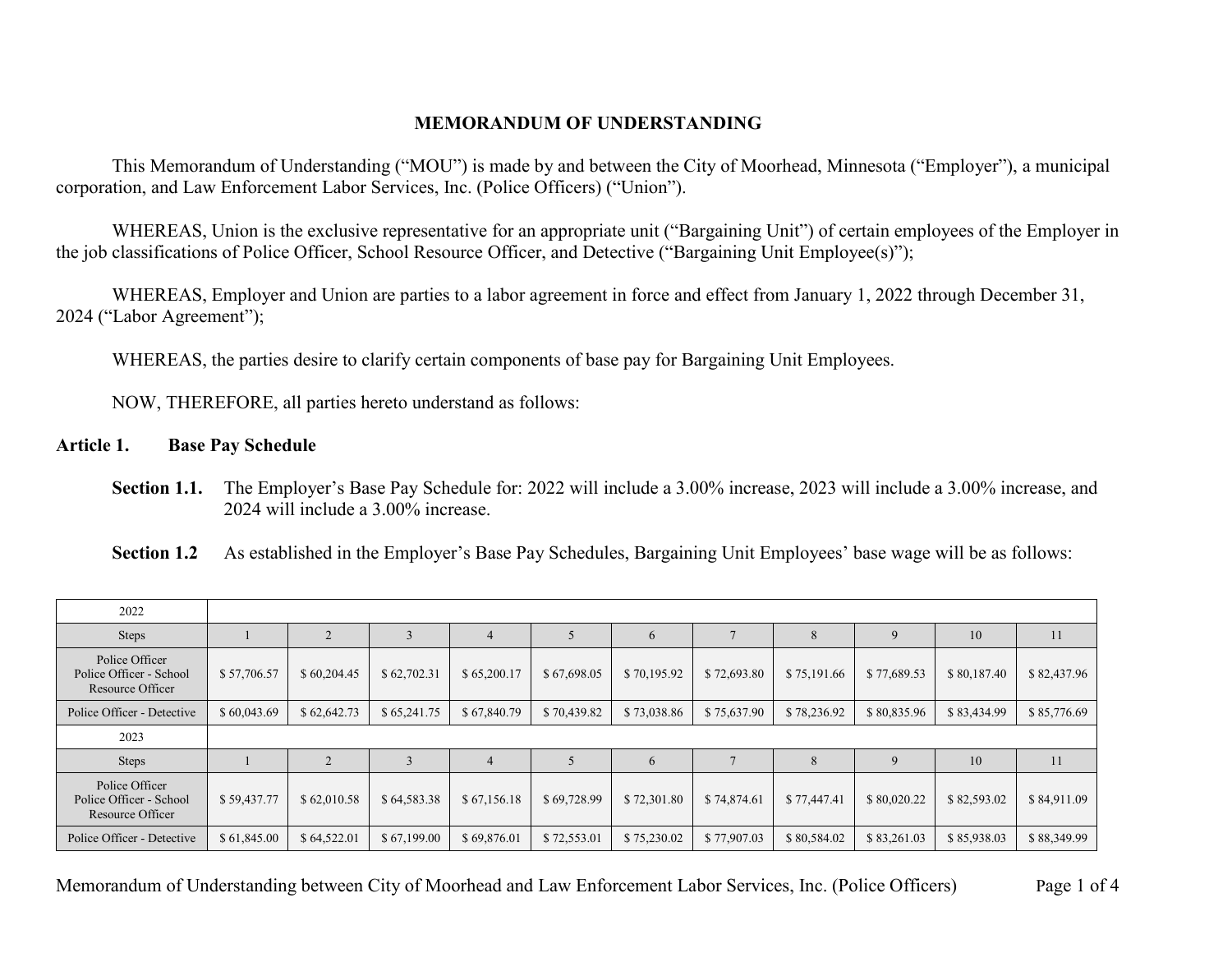| 2024                                                          |             |             |             |             |             |             |             |             |             |             |             |
|---------------------------------------------------------------|-------------|-------------|-------------|-------------|-------------|-------------|-------------|-------------|-------------|-------------|-------------|
| <b>Steps</b>                                                  |             |             |             |             |             |             |             |             |             | 10          |             |
| Police Officer<br>Police Officer - School<br>Resource Officer | \$61,220.90 | \$63,870.90 | \$66,520.88 | \$69,170.86 | \$71,820.86 | \$74,470.85 | \$77,120.85 | \$79,770.83 | \$82,420.82 | \$85,070.81 | \$87,458.43 |
| Police Officer - Detective                                    | \$63,700.35 | \$66,457.67 | \$69,214.97 | \$71,972.29 | \$74,729.60 | \$77,486.92 | \$80,244.24 | \$83,001.54 | \$85,758.86 | \$88,516.18 | \$91,000.49 |

- **Section 1.3.** Bargaining Unit Employees as of December 31, 2017 employed in the same job classification as of December 31, 2021 will receive a step increase on July 1 of 2022, 2023, and 2024. Employees hired on January 1, 2018 or later will receive a step increase on the employee's anniversary dateof hire or at step.
- **Section 1.4.** Bargaining Unit Employees employed as Police Officer or Police Officer-School Resource Officer will be paid at a step in pay grade 17, subject to satisfactory performance, if they are employed for 10 continuous years as a Bargaining Unit Employee, effective on the calendar date of their tenth continuous year of service. The Bargaining Unit Employee will initially be placed at the same step number in pay grade 17 that they were at in pay grade 16.

Bargaining Unit Employees employed as Police Officer - Detective will be paid at a step in pay grade 18, subject to satisfactory performance, if they are employed for 10 continuous years as a bargaining unit employee, effective on the calendar date after the date of their tenth continuous year of service. The Bargaining Unit Employee will initially be placed at the same step number in pay grade 18 that they were at in pay grade 17.

#### **Article 3. Entire Understanding**

This MOU constitutes the entire understanding among the parties hereto. No representations, warranties, covenants, or inducements have been made to any party concerning this MOU, other than the representations, covenants, or inducements contained and memorialized in this MOU. This MOU supersedes all prior negotiations, oral and written understandings, policies and practices with respect thereto addressing the specific subject matter addressed in this MOU.

#### **Article 4. Waiver of Bargaining**

While this MOU is in full force and effect, Employer and Union each voluntarily and unqualifiedly waives the right and each agrees that the other shall not be obligated to bargain collectively with respect to the express subjects or matters included in this MOU, except as otherwise specified in this MOU.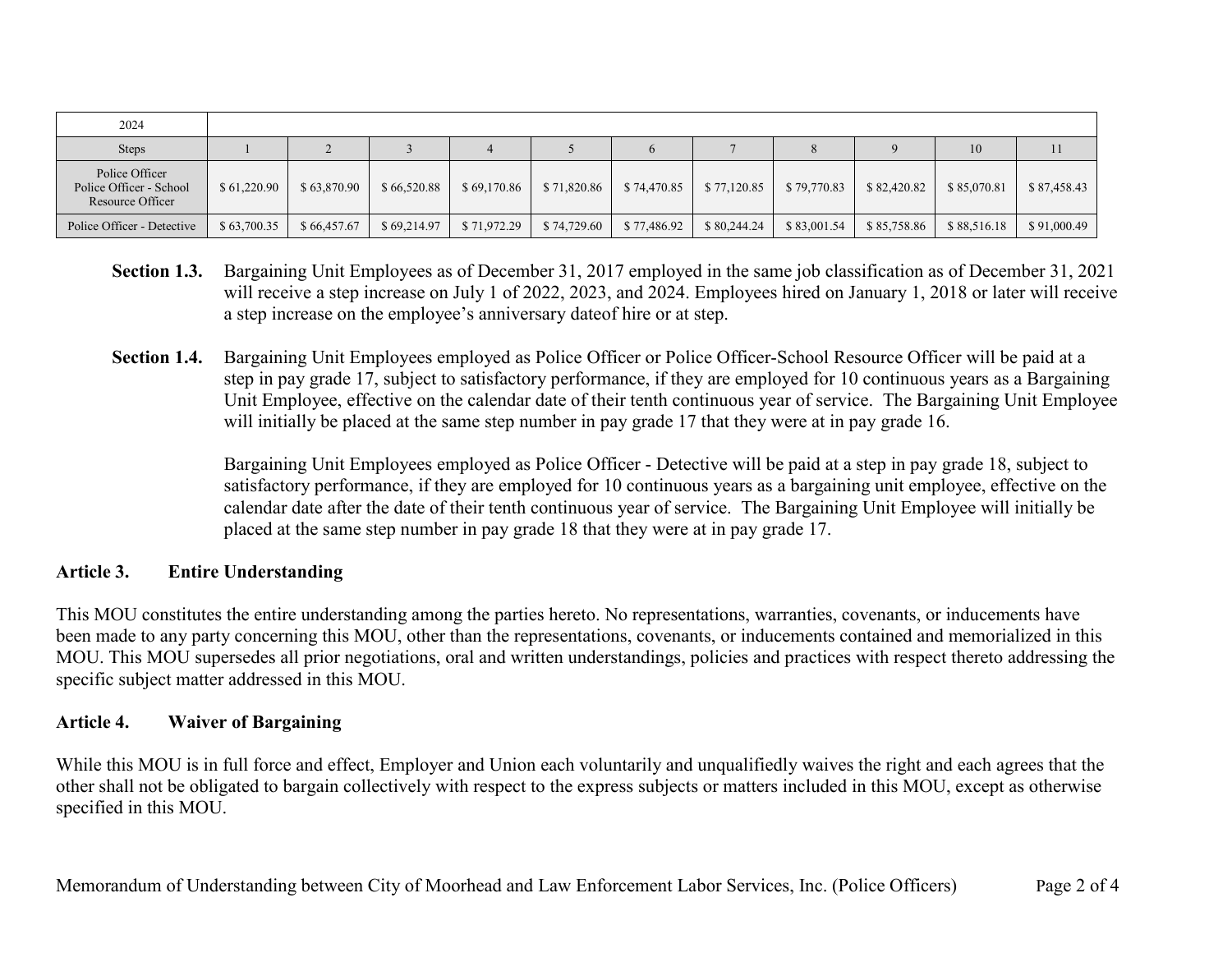#### **Article 5. Limitations**

This MOU is intended for the sole and limited purpose specified herein. This MOU cannot be construed to be nor does it constitute or establish any admission of the Employer, precedent, past practice or otherwise place any prohibition or limitation on any management right of the Employer except as otherwise prohibited or limited by the express terms of this MOU. The Employer expressly reserves the right to exercise all of its management rights without limitation unless otherwise limited by this MOU.

#### **Article 6. Amendment or Modification**

This MOU or any of its terms may only be amended or modified by a written instrument that: (1) expressly states it is amending or modifying the MOU; and (2) is signed by or on behalf of all of the parties hereto or their successors in interest.

#### **Article 7. Voluntary Understanding of the Parties**

The parties hereto acknowledge and agree that this MOU is voluntarily entered into by all parties hereto as the result of arm's-length negotiations during which all such parties were represented.

#### **Article 8. Effective Date**

This MOU is effective January 1, 2022.

#### **Article 9. Expiration**

This MOU will expire and no longer be in force or effect, effective the date that the Labor Agreement is no longer in force or effect, which will be when a successor labor agreement is executed between the parties.